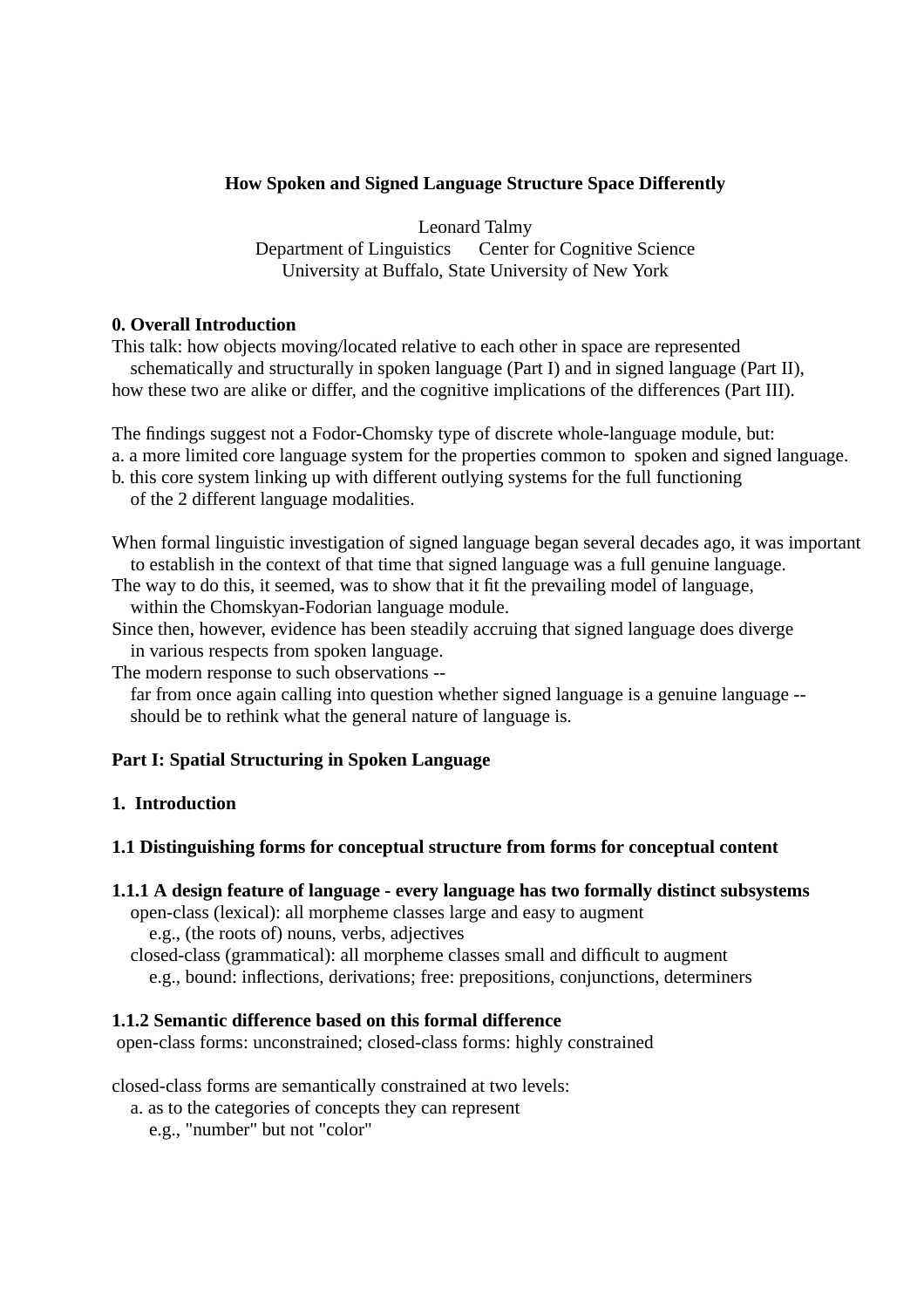b. as to the member concepts they can represent even within acceptable categories e.g., within "number": singular, dual, trial, plural, singulative; some, many, all but not: even, odd, dozen, numerable

due to these semantic constraints on closed-class forms language has a universally available inventory of conceptual categories and member concepts (semantic primitives) that closed-class forms can ever represent

### **1.1.3 Functional difference based on this semantic difference**

open-class forms represent conceptual content; closed-class forms represent conceptual structure

### **1.1.4 Topic of this talk: spatial** *structure*

hence, limited just to closed-class forms - specifically, those representing space and to those conceptual categories in the universally available inventory pertaining to space hence excludes spatial open-class forms like: spiral, square, zigzag

#### **1.2 Spatial closed-class forms -- "SCCs": the target of analysis**

target: cross-linguistically, all closed-class forms that specify spatial structure, generally whole spatial schemas, including:

## **1.2.1 SCCs for the spatial structure of paths or locations**

- a. forms in construction with a nominal adpositions: *into / above* + adpositional complexes: *in front of* noun inflections: Finnish "illative" *-:n* `into' "locative nouns": Japanese *ue* `over-region', as in *teeburu no ue ni* table GEN top at  $(=$  "on the table")
- b. forms in construction with a verb free verb satellites: *(run) back / apart / ahead* bound verb satellites: Atsugewi *-ic't* 'into liquid'
- c. deictic determiners and adverbs : *this / here*
- d. indefinites, interrogatives, relatives, etc.: *everywhere / whither / wherever (I'll go wherever you go)*
- e. qualifiers: *way, right*, as in *It's way / right up there*.
- f. adverbials: *home*, as in *She isn't home*.

#### **1.2.2 SCCs for the spatial structure of objects**

- g. markers for plexity / state of boundedness on nominals English plural *-s*: *birds*; debounding *-ery*: *shrubbery*
- h. classifiers: Korean *chang* 'planar object'
- i. instrument markers:

Atsugewi *cu* 'as the result of a linear object, moving axially, impinging on the Figure'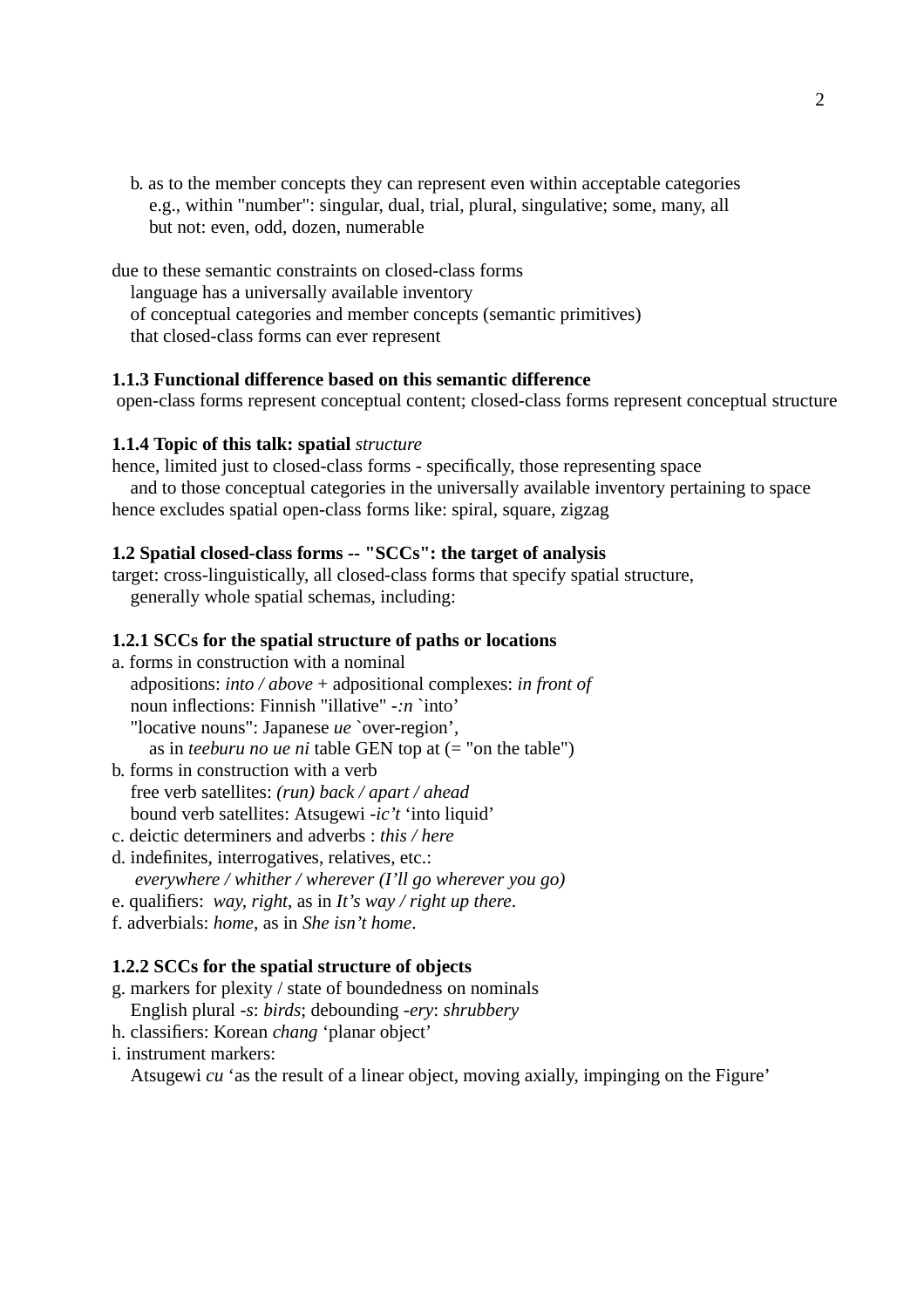## **1.3 Provisional finding of the investigation**

The schema system of spoken language has 3 parts: the componential, the compositional, and the augmentive

## **1.3.1 Basic elements: the componential part of the schema system**

- a. There is an approximately closed inventory of conceptual elements that are basic -- perhaps primitive -- that recombine in various patterns to constitute the schemas represented by most of the closed-class spatial forms found across languages.
- b. There is a relatively closed set of categories that these elements fall into.
- c. Each category mostly contains a relatively closed and small number of particular elements -- hence, of spatial distinctions that it can ever mark.
- d. The inventory is universally available: each language draws in a different way on the elements and categories of the inventory for its closed-class spatial schemas.

#### **1.3.2 Whole schemas: the compositional part of the schema system**

- a. These basic elements are combined into the whole spatial schemas that, "pre-packaged", are expressed by SCCs -- perhaps under well-formedness conditions (the least well established aspect of this investigation).
- b. Each language has in its lexicon an approximately closed set of SCCs representing an approximately closed set (larger, due to polysemy) of such whole spatial schemas that a speaker must select among in depicting a spatial scene.

#### **1.3.3 Processes on whole schemas: the augmentive part of the schema system**

- a. There are certain properties and processes that apply generally to the whole spatial schemas expressed by SCCs.
- b. The processes extend or deform the basic form of whole schemas perhaps as a system for fitting a language's closed schema set to more spatial situations.

### **2. Determining basic schema elements and categories**

#### **2.1 Method for determining basic schema elements**

Systematically change candidate elements of a schema expressed by a SCC. Those changes preventing the use of that SCC show the elements essential to it.

Consider the locative *across* schema, as in this model sentence:

The board lay across the road. (vs. the alternatives below)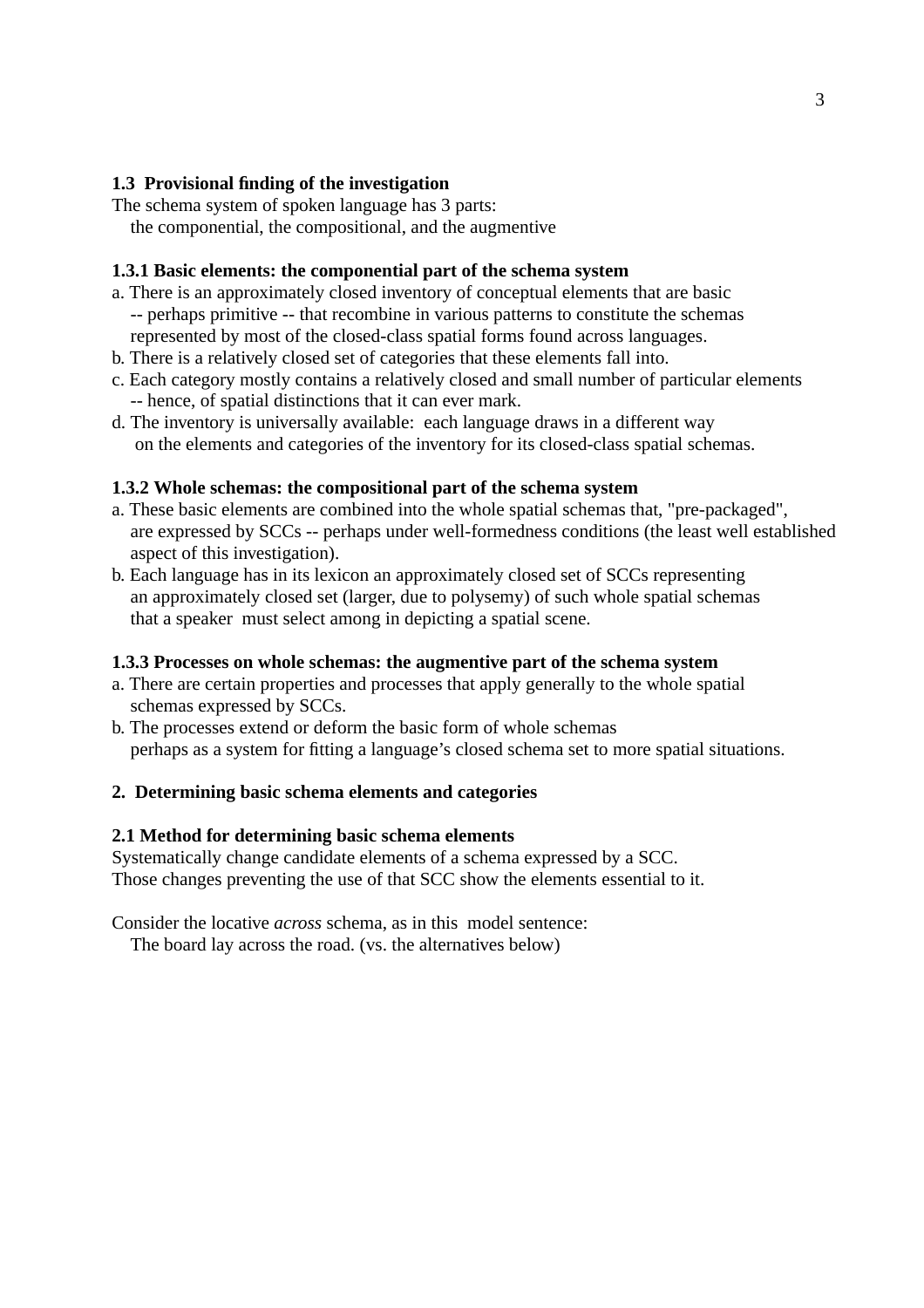## **2.1.1 Candidate elements that prove out**

- a. A Figure object F [the board] is spatially related to a Ground object G [the road].
- b. G is ribbonal: a plane with two roughly parallel edges. These edges (the main axis) are longer than or equal to the distance between them (the secondary axis).
- c. F is linear (and generally bounded at both ends). -- vs. The wall siding lay over the road.
- d. The axes of F and G are roughly perpendicular. -- vs. The board lay along the road.
- e. F is parallel to the plane of G.
	- -- vs. The board is sticking out of / into the road.
- f. F is adjacent to the plane of G.
	- -- vs. The board lay (buried) in the road. / The board hung suspended above the road.
- g. F's length is at least as great as G's width.
- -- vs. The baguette lay on the road.
- h. F touches both edges of G

-- vs. The board lay over one edge of the road.

i. The axis of F is horizontal. (The plane of G is typically, but not necessarily, horizontal.) The spear hung across the wall. vs. The spear hung up and down on the wall.

This shows that at least the following elements figure in SCC-expressed schemas:

a point; a line; a plane a boundary: a point as boundary to a line, a line as boundary to a plane parallelness; perpendicularity horizontality adjacency (contact) relative lengths of 2 perpendicular axes

### **2.1.2 Candidate elements that don't prove out**

a. not in *across*, but in other SCCs, hence in the inventory:

F is a plane and coplanar with G

ok: The board lay flat / stood on edge across the road.

So *across* schematizes the Figure only for its linearity, not for any planarity or coplanarity

Hence, this SCC shows no requirement for coplanarity, but other SCCs do:

A tapestry / \*A string of beads hung over the wall.

b. not in *across*, perhaps in no SCC, hence not in the inventory:

F is rigid

ok: The pole / cable lay across the road

So *across* shows no element "rigid" or category "state of rigidity"; maybe it is never schema-relevant.

### **2.2 Establishing the categories**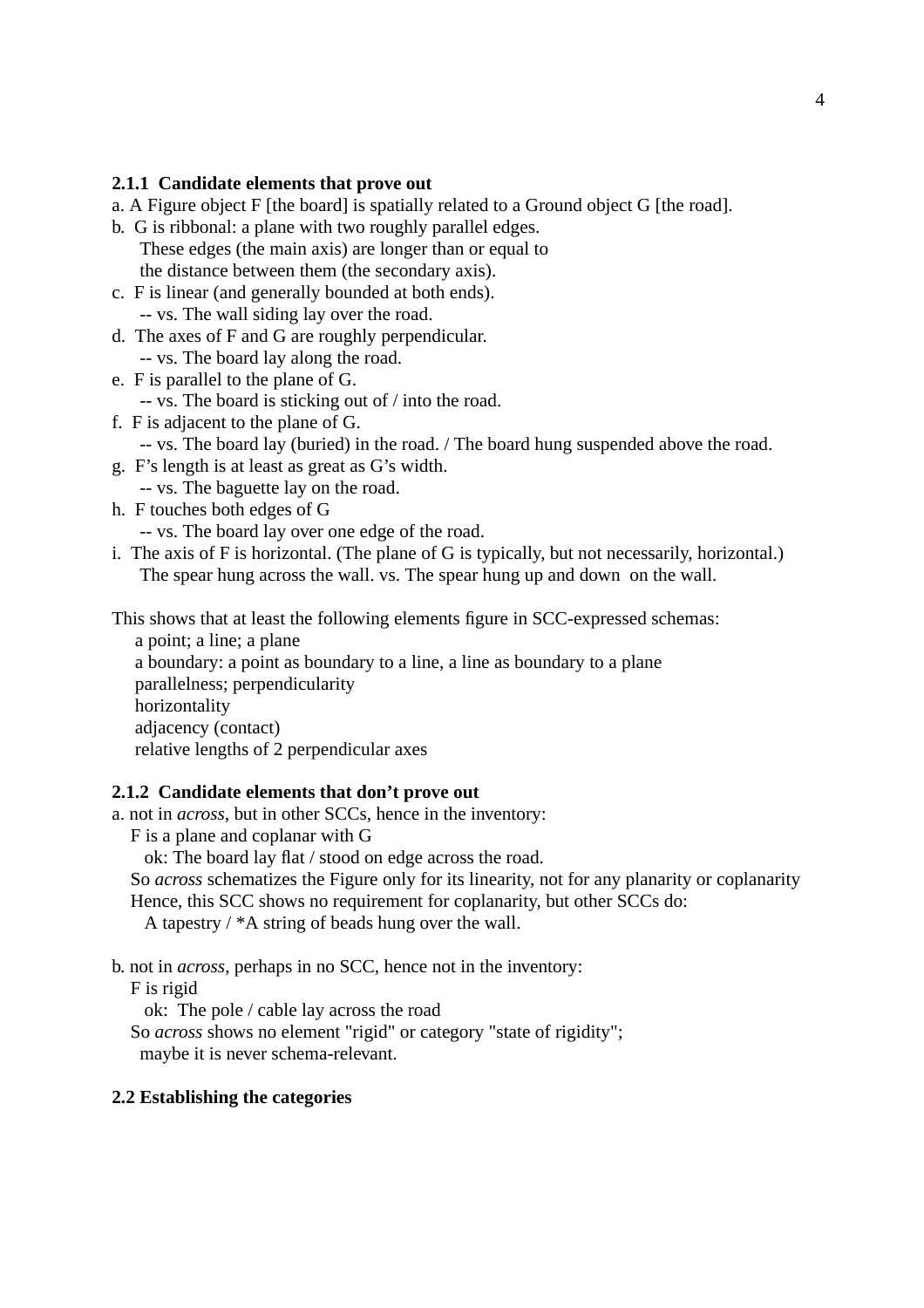### **2.2.1 Elements into categories**

Having determined many such basic spatial elements, we find certain sets of them such that the elements in a set involve the same spatial property and are mutually incompatible: only one of the set's elements can appear in a given spatial schema.

Such sets are basic spatial categories--also part of language's conceptual structuring of space. Such categories generally have a relatively small number of elements as members.

#### **2.2.2 Principle: get down only to the largest necessary granularity for member elements**

Cross-schema analysis yields a category of "angle" between 2 lines, 2 planes, or a line and plane. This category has at most 3 member elements:

roughly parallel, roughly perpendicular -- both seen earlier for *across* - and oblique -- seen occasionally -- e.g.,:

English *off* vs. *out*: A secondary pipe branches off/out from the main sewer line.

Atsugewi *ra-* vs. *cu-*: `due to a linear object moving obliquely/perpendicularly against a surface' e.g., by poling a canoe vs. by prodding an animal

This angle category has much finer distinctions for other cognitive systems

-- e.g., vision / motor control -- but rejects all but these 3 for the closed-class system.

#### **3. Sample of basic schema elements and their categories**

The categories are here grouped into 3 classes, ones pertaining to: scene segmentation / a scene component / the relation between 2 scene components

#### **3.1 Categories pertaining to scene segmentation**

### **3.1.1 Basic scene components: 3 members -- Figure, Ground, Secondary Reference Object**

The Figure and Ground components were already seen in the *across* example above. Secondary Reference Object can be: encompassive / external

encompassive: e.g., the earth-based reference frame -- The lamp is above the TV.

vs. just Figure + Ground -- The lamp is near the TV.

external: e.g., an observer or viewpoint -- He's beyond the border.

vs. just Figure + Ground -- He's past the border.

### **3.2 Categories pertaining to an individual scene component (e.g., the Figure, Ground, or Secondary Reference Object)** -- a selection

### **3.2.1 Dimensionality: 4 members -- 0 (point), 1 (line), 2 (plane), 3 (volume)**

English SCCs requiring just one of these members for the Ground:

0: near a dot; 1: along a trail; 2: (a tapestry) over a wall; 3: (berries) throughout the jello

#### **3.2.2 Number: perhaps 4 members -- 1, 2, several, many**

English SCCs requiring one of these members for the Ground:

The basketball lay -- 1: near the boulder; 2: between the boulders;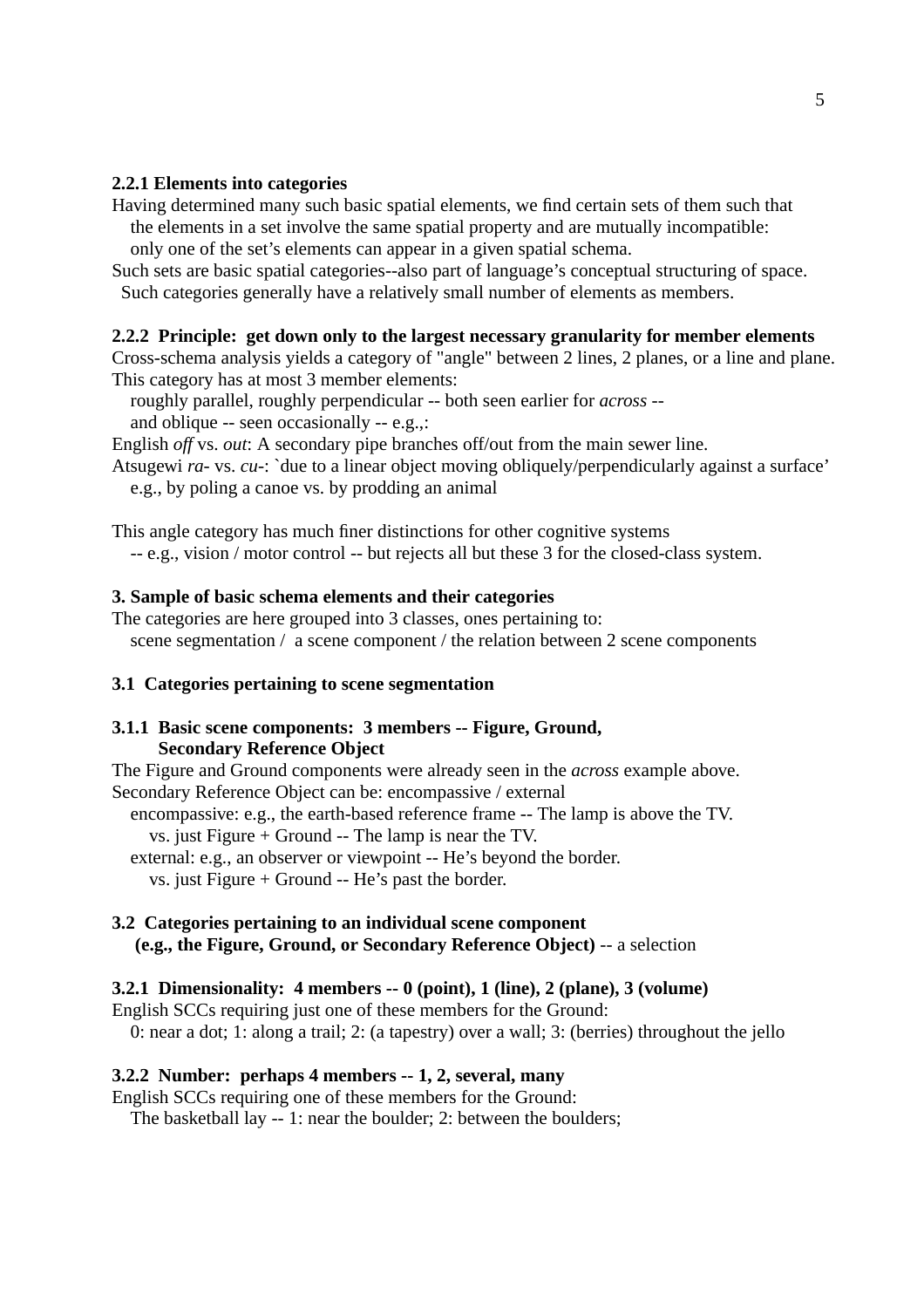several: among the boulders; many: amidst the cornstalks.

Not found in this category, e.g.,: `three', `too many', `an even number'

## **3.2.3 Motive state: 2 members -- moving, stationary**

English SCCs requiring one of these members for the Figure and for the Ground: *at* vs. *into*: Figure: stationary vs. moving; Ground: stationary I stayed / \*went at the library. vs. I went / \*stayed into the library. *up to* vs. *after*: Figure: moving; Ground: stationary vs. moving The lion ran up to the deer. vs. The lion ran after the deer. Not found in this category, e.g.,:

motion at slow vs. fast rate / location at rest vs. fixedly (staying put)

## **3.2.4 State of boundedness: 2 main members -- bounded, unbounded**

(also: bounded at one end/side)

English SCCs requiring one of these members for the Figure's path relative to the Ground: unbounded: along -- I walked along the pier for 10 minutes / \*in 20 minutes.

vs. bounded: the length of -- I walked the length of the pier in 20 Minutes / \*for 10 minutes. Many English prepositions are polysemous for both member notions:

I walked through the tunnel for 10 minutes. vs. I walked through the tunnel in 20 minutes. Russian: *Satelit obletel zeml'u za 1 den'* `(the) satellite circum-flew (the) earth in 1 day'

vs. *Satelit letel vokrug zemli 3 dn'a* `(the) satellite flew around (the) earth for 3 days.' Not found in this category, e.g.,: a gradient boundary, which otherwise does occur in cognition,

e.g., in viewing transition from full forest to full meadowland

#### **3.2.5 Geometric type: 2 members -- rectilinear, radial**

and within the radial geometry type, two main kinds:

motion/location along a radius, "coradial" vs. about a center, "circumcentric"

English SCCs requiring one of these members for the Secondary Reference Object:

rectilinear: The boat drifted further and further away from the island.

vs. radial: The boat drifted further and further out from the island. [coradial]

English SCCs requiring one of these members for the Figure's path:

I walked around the maypole. (circumcentric: circuit about a center) radial geometry applied to a meta-Figure

English SCCs requiring one of these members for a meta-Figure:

I turned the pail around/over. (circumcentric: rotation about a center)

Not found in this category: other geometries or radial types, e.g., spiraling out

## **3.2.6 State of consolidation: 2 members--Compact, diffuse**

indicate that a region is of relatively smaller vs. larger ambit; further associated with: the region is bounded vs. unbounded

the measurement of the region was relatively precisional vs. approximative

an object's location within the region is relatively certain vs. uncertain

English SCCs requiring one of these members for the Ground region: compact *at* vs. diffuse *around* (*somewhere* can only go with *around*):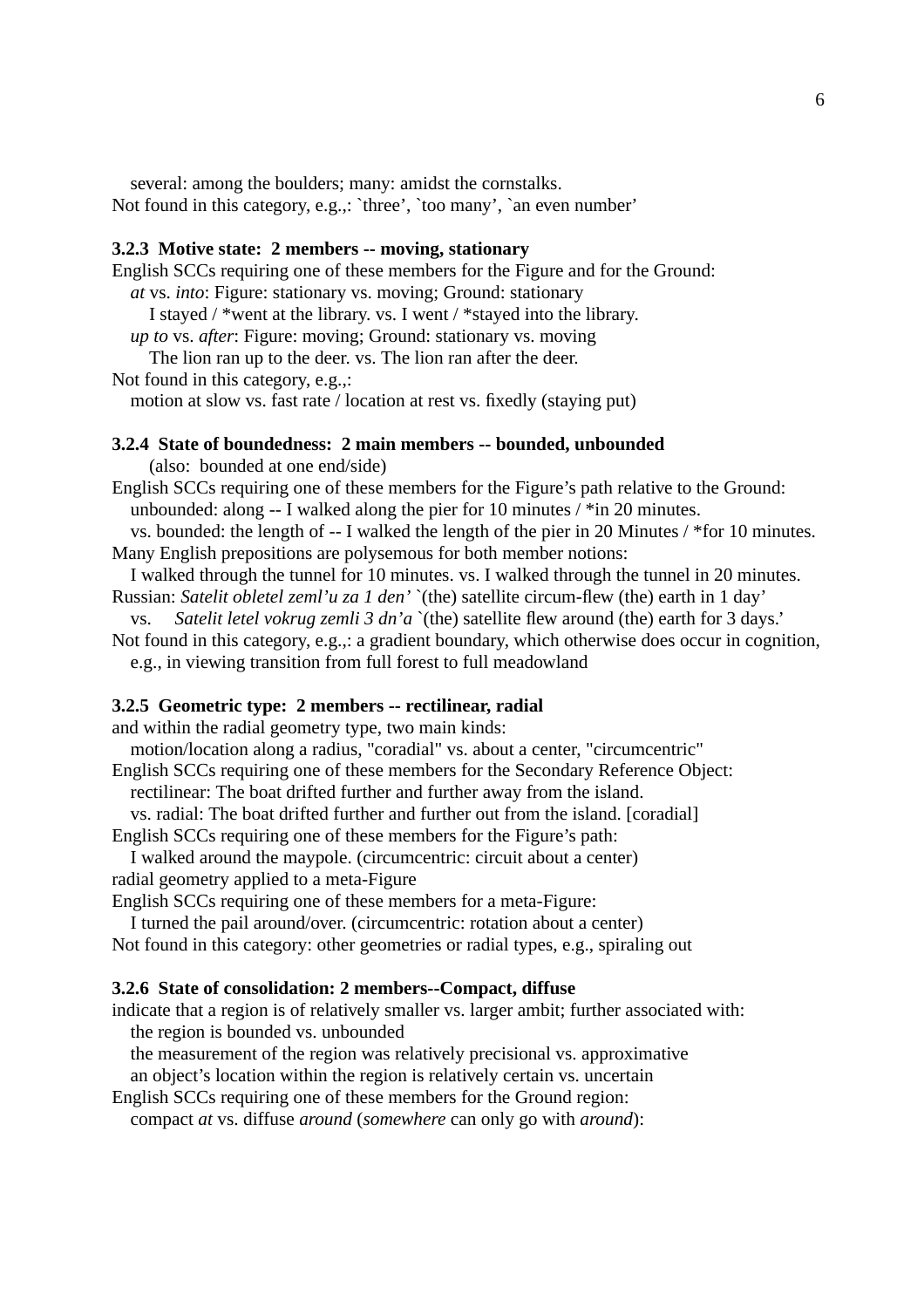The other hiker will be waiting for you at vs. around the landmark. neutral *there* vs. diffuse *thereabouts*:

Go to the market; you'll find her there vs. thereabouts.

Malagasy locative adverbs -- 2 forms and typically accompanying gestures:

*eto* `here/there within this/that bounded region'; a pointing finger

vs. *ety* `here/there spread over this/that unbounded region'; a sweep of the hand Not found in this category: intermediate or extreme degrees of consolidation

**3.2.7 Phase of matter: 3 main members -- solid, liquid, empty space** -- perhaps plus: fire

Some Atsugewi directional suffixes require one of these members for the Ground:

*-ik's* `horizontally into solid substance' as in chopping an ax into a treetrunk

vs. *-ic't* `into liquid'

vs. *-ipsnu* `into a volumetric enclosure' (e.g., a house, an oven) vs. *-caw* `into a fire'

English SCCs neutral to or requiring one of these members for the Ground: neutral: *in*; only empty space: *inside*

The rock is in the box / water / ground / fire.

vs. The rock is inside the box  $/$  \*water  $/$  \*ground  $/$  \*fire.

Not found in this category, e.g.,: powder, mushy/mucky material

## **3.2.8 Intrinsic parts: ? members**

English SCCs requiring the front, side, back, top, bottom, or interior of the Ground:

The cat lay before / beside / behind / atop / beneath / inside the TV.

English SCCs requiring the upper vertical, lower vertical, horizontal part

of the earth-based reference frame as a Secondary Reference Object:

The bird is up in the tree. / down in the well. / over on the ledge.

# **3.2.9 Object identity: ? members**

One French preposition requires the Ground's identity to be a home:

*chez*, `at the home of'

Not found in this category: vehicle, shade

# **3.3 Categories pertaining to the relation of one scene component to another** -- a selection

## **3.3.1 Angle: 3 members -- parallel, oblique, perpendicular**

 $=$  the angle between 2 lines, 2 planes, or a line and a plane English SCCs requiring one of these members for the angle--

A. without the earth grid involved

a. --between The Figure's (fictive) linear path and a linear Ground parallel vs. perpendicular: The caterpillar crawled along / across the crack in the sidewalk. perpendicular vs. oblique: A secondary pipe branches out / off from the main sewer line.

- B. with a component of the earth-based spatial grid involved perpendicular: 2 components -- the vertical axis, the horizontal plane
- b. --between the Figure's linear path and the vertical axis as Secondary Reference Object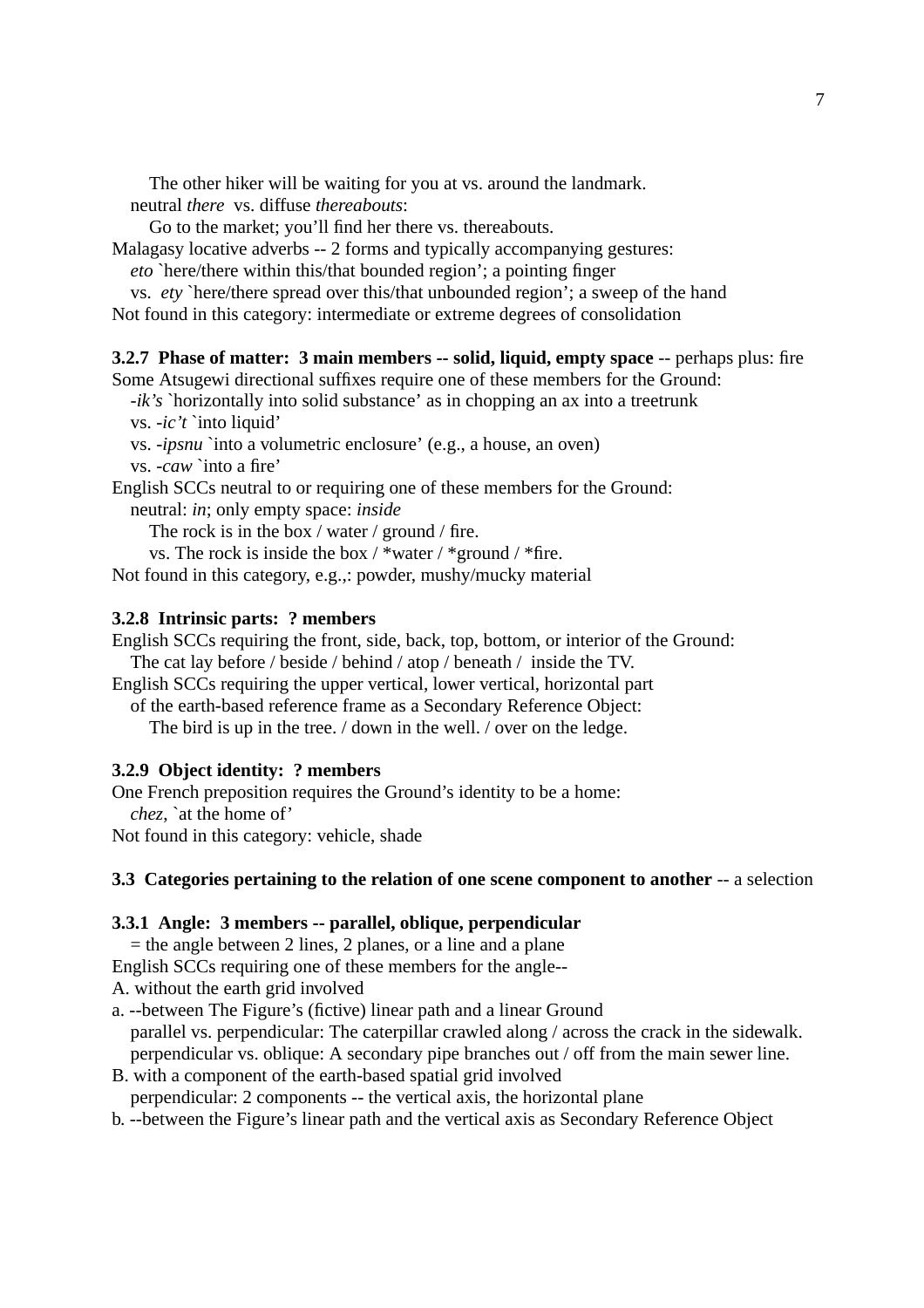parallel: The bat flew up to the ceiling of the cavern. / down to the floor of the cavern. vs. perpendicular: The bat flew over to a ledge in the cavern.

- c. -- between the Figure-Ground line and the vertical axis as Secondary Reference Object parallel vs. perpendicular: The lamp is above / beside the TV.
- d. --between a meta-Figure's axis of rotation and the vertical axis as Ground parallel: The top spun around. / I turned the pail around.

vs. perpendicular: The top toppled over. / I turned the pail over.

Not found in this category: any angle up to 90 degrees finer than just "oblique" obtuse angle; 180 degree "angle"; angle greater than 180 degrees

## **3.3.2 Degree of remove: 5 members -- (with contact) coincident, adjacent, (without contact) proximal, medial, distal**

English SCCs requiring one of these members for the Figure's remove from the Ground coincident vs. proximal: The carousel is in the front of / in front of the fairground.

The latter form is shown to be proximal, not distal, thus:

The carousel is 50 yards / \*50 miles in front of the fairground.

A form can be neutral to the proximal/distal distinction:

The hawk is 1 foot / 1 mile above the table.

adjacent vs. proximal: The fly is on / over the table.

medial distinguished from proximal and distal:

in languages with a here / there / yonder type of spatial distinction Not found in this category e.g.,: within bodily reach, throwing distance, a day's trek

#### **3.3.3 Density of distribution: 2 members -- sparse, dense**

The distribution is of Figure objects with respect to a Ground object. dimensionality of objects in examples below: peas: 0; knife: 1; table: 2; aspic: 3 English SCCs neutral to or requiring one of these members

for the density of Figure objects distributed over the Ground. neutral: There are peas on the knife / on the table / in the aspic. sparse:

There are peas here and there on / along the knife.

There are peas here and there on / over the table.

There are peas here and there in the aspic.

dense: There are peas all along the knife. / all over the table. / throughout the aspic.

Not found in this category, e.g.,: dense vs. total filling of the Ground,

Figure objects evenly or unevenly spaced; with or without clumping

#### **3.3.4 Relation to Directedness: 2 members -- codirectional, antidirectional**

 $=$  whether the path of a moving object / the successive locations of fixed objects are in the same/opposite direction as the directedness of a further entity

directedness is based on: motion (e.g., flowing stream); internal structure (a gradient, a queue) English SCCs requiring one of these members for--

a. a moving Figure relative to a stationary directed Ground

The axon grew along / against the chemical gradient.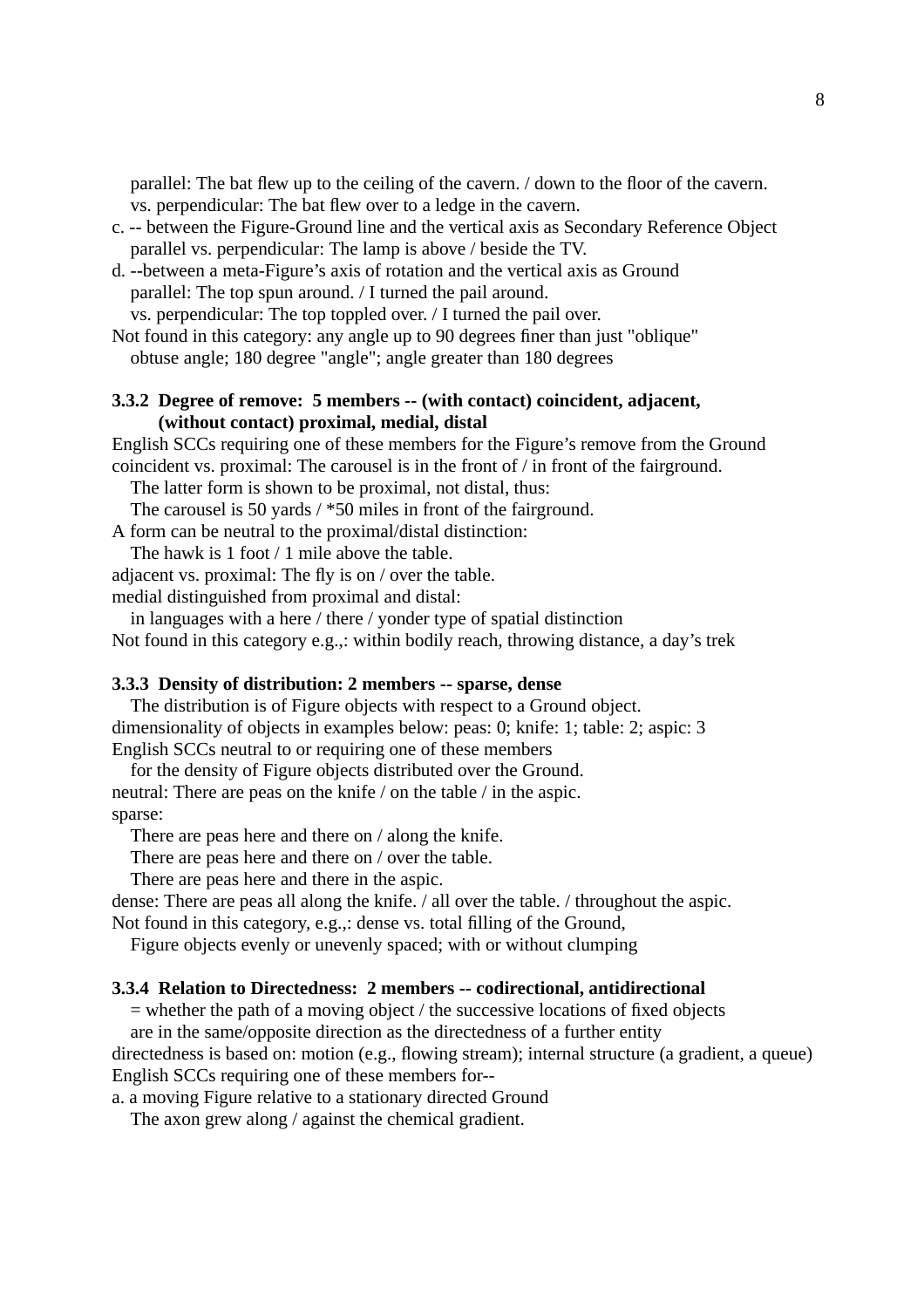- b. a stationary Figure and Ground relative to a directed stationary Secondary Reference Object Mary is ahead of / behind John in line.
- c. a moving Figure relative to a directed moving Ground The bear swam with / against the current.
- d. a moving Figure relative to the vertical axis as a directed stationary Ground The feather floated down / up.

Not found in this category: any non-linear directedness

### **3.3.5 Contour: 4 members -- straight, arced, circular, meandering**

English SCCs neutral to or requiring one of these members for a Figure relative to a Ground. neutral: I made a bee-line / zig-zagged / circled through the woods. straight: I drove across the plateau / \*hill. arced: I drove over the hill / \*plateau. circular: I walked around the maypole. meander: I walked about the town. Not found in this category, e.g.,: square, spiral, wavy, zigzag

### **3.4 Nongeometric categories**

Certain nongeometric categories are recurrently found in association with geometric ones in spatial schemas. What it is about our cognitive structure that favors these and not other associations remains to be investigated.

#### **3.4.1 Force dynamics: 2 members -- present, absent**

English SCCs requireing one of these members for the Figure relative to the Ground: Both *on* and *against* represent a Figure in adjacent contact with a Ground, but differ in whether that contact supports the Figure against the pull of gravity.

This  $=$  the presence vs. absence of force dynamics.

contact + support: The poster is on  $/$  \*against the wall.

vs. contact, no support: The helium balloon is against  $\ell^*$  on the wall.

(vs. no contact, no support: The helium balloon is near / next to /  $*$ on /  $*$ against the wall.) Not found in this category, e.g.,: degrees of force dynamics

### **3.4.2 Relative priority: 2 members -- coequal, ancillary/main**

English SCCs requiring one of these members for the Figure relative to the Ground:

I jog together with him. -- we are coequal

vs. I jog along with him. -- he is the main entity, I am ancillary

otherwise, both satellites represent joint participation

and indicate that the Figure's path is coextensive with and parallel to the Ground's path Not found in this category, e.g.,: alternating/conditional priority, degrees of priority difference

#### **4. The issue of constraints on the inventory of elements making up spatial schemas**

### **4.1 Hierarchy without lower boundary**

Surmise: the inventory is hierarchical. Elements, categories, and member elements within categories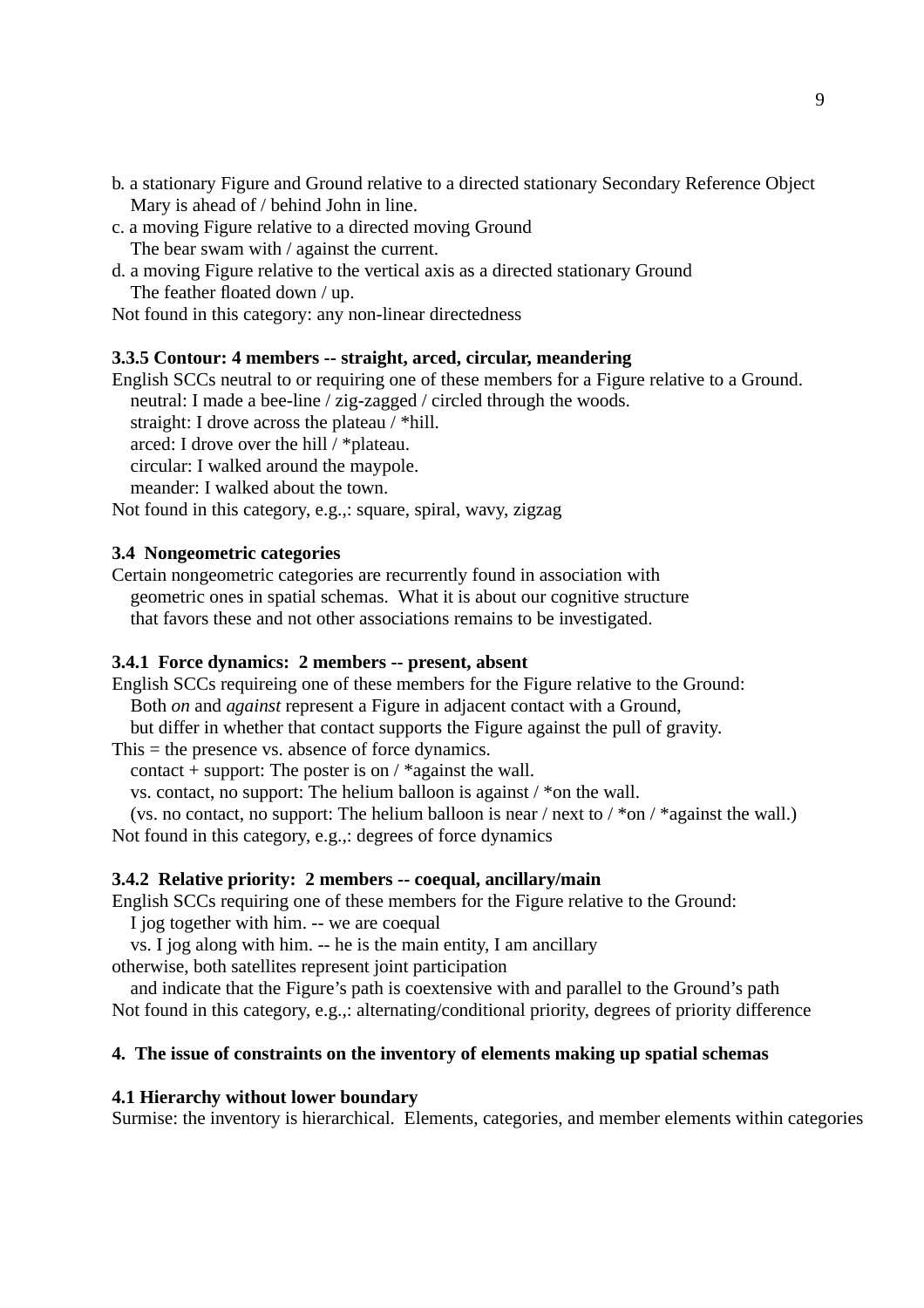perhaps range from common to rare in spatial schemas across languages.

Hence, perhaps the inventory is not sealed with an absolute lower boundary

but permits sporadic novel elements.

Example: in English, the concepts 'walkway' and 'transportation' are elements in one *on* schema: on: in a (partially) enclosed vehicle with a walkway currently in use as transport

10

the walkway requirement:

in a car vs. on a bus

in a helicopter vs. on an airplane

in a grain car, in a caboose vs. on a train

in a rowboat vs. on a ship

the transport requirement: The kids played in/\*on the abandoned bus. (< Fillmore)

# **4.2 Non-coalescing categories**

Some categories may not settle down to some small number of member concepts e.g., category 2.8 "intrinsic parts" of an individual scene component

common: front, side, back, top, bottom, interior

but Makah has many verb suffixes with meanings like 'at the neck', 'at the groin'

# **4.3 Response to Bowerman challenge**

The thesis here: apart from sporadic novel elements and non-coalescing categories,

the spoken-language closed-class schema system seems largely to include a universally available approximately closed inventory of basic schema elements and their categories.

Bowerman has led the challenge to this view.

E.g., at the same time that kids learn English *in* vs. *on*,

Korean kids learn *kkita* 'put [Figure] in a snug fit with [Ground]'

vs. *nehta* 'put [Figure] in a loose fit with [Ground]'

The factors 'snug/loose fit' are presumably rare among world's spatial schemas

so they don't come from any preset inventory; are learned from variable adult language semantics.

Reply -- I surmise: Korean closed-class schemas are still largely built from a preset inventory.

The cited forms are open-class verbs, perhaps learned at same time as English *hug* or *squeeze*. Open-class semantics is a different cognitive subsystem,

drawing from broader and finer perceptual/conceptual discriminations.

Thus, kids perhaps know early that *squeeze* involves:

- centripetal pressure from encircling or bi-/multi-laterally placed Antagonists -- typically arm(s)/hand(s);
- an Agonist that resists pressure but yields down to some smaller compass where it blocks further pressure;
- and hence that one can squeeze: a teddy bear, a tube of toothpaste, or a rubber ball, but not: a piece of string / sheet of paper; juice, cooked cereal, sugar; a table / the corner of a building

# **5. The basic elements assembled into whole schemas**

So far: an analytic procedure to map out the componential part of the spatial schema system -- starting with whole schemas represented by closed-class forms and abstracting from them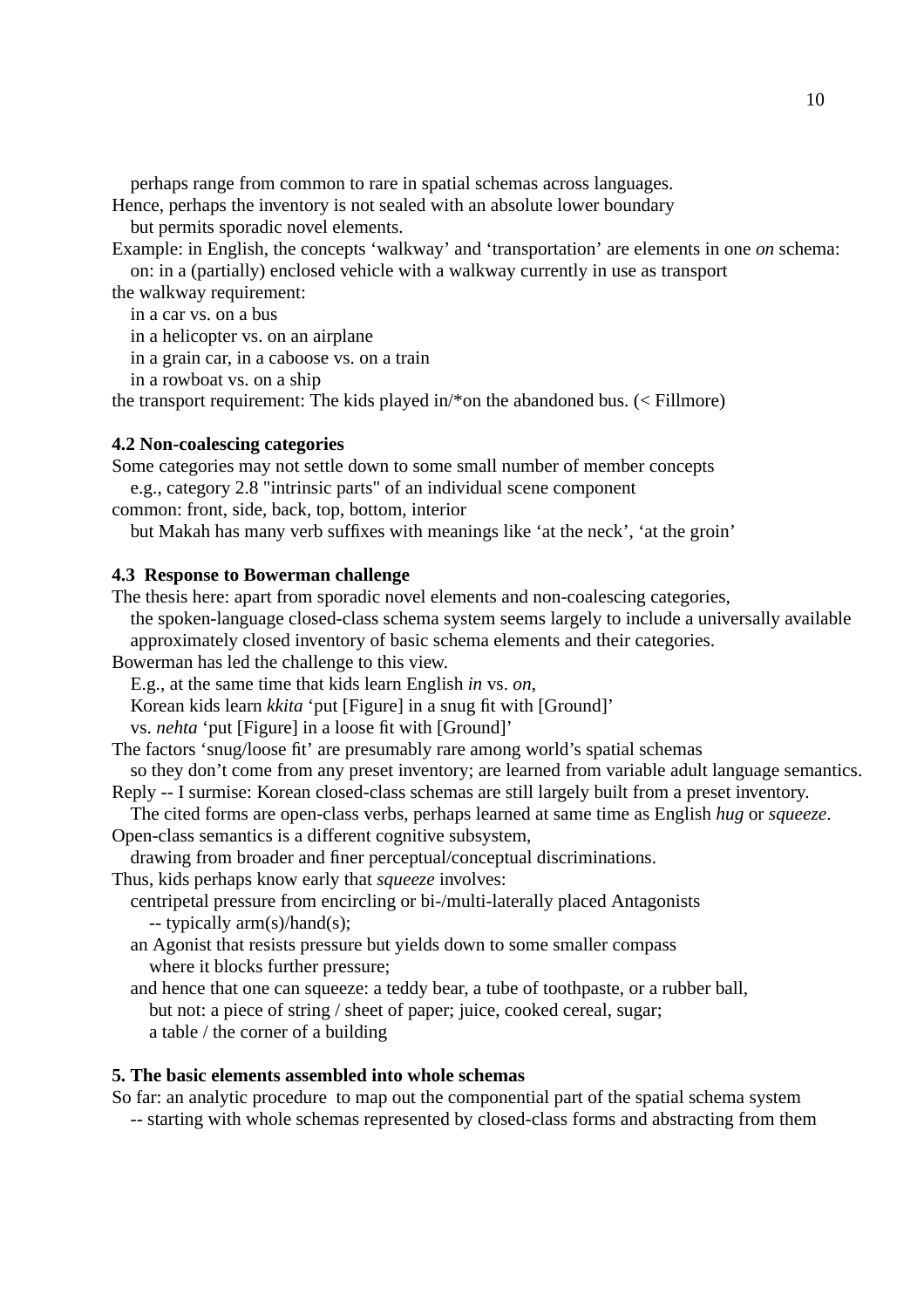an inventory of basic spatial elements.

Now: a procedure of synthesis to characterize the compositional part of the spatial schema system -- showing how a selection of individual spatial elements are assembled

in a specific arrangement into a particular whole schema.

# **5.1 Example: the elements arranged to make up the schema for English** *past*

as in: The ball sailed past my head at exactly 3 PM.

# **5.1.1 Features of this arrangement of basic elements**

(the category of an element is named in brackets)

- a. There are a Figure object and a Ground object (here, the ball and my head, respectively) [members of the "major scene components" category].
- b. The Figure is schematizable as a 0-dimensional point [a member of the "dimension" category].
- c. This Figure point is moving [a member of the "motive state" category].
- d. Hence it forms a one-dimensional line, its path [a member of the "dimension" category"].
- e. The Ground is also schematizable as a 0-dimensional point [a member of the "dimension" category].
- f. There is a certain point P at a proximal remove [a member of the "degree of remove" category] from the Ground point.
- g. Point P forms a 1-dimensional line [a member of the "dimension" category] with the Ground point.
- h. This line is parallel
	- [a member of the "angle" category] to the horizontal plane.
- i. In turn, the horizontal plane is a part
	- [a member of the "intrinsic parts" category] of the earth-based grid.
- j. And the earth-based grid is a Secondary Reference Object [a member of the "major scene components" category].
- k. The Figure's path is perpendicular [a member of the "angle" category] to the line between point P and the Ground.
- l. The Figure's path is also parallel to the horizontal plane of the earth-based grid. [same as h/i/j above].
- m. If the Ground object has a front, side, and back [members of the "intrinsic parts" category], then it is the side part to which point P is proximal.
- n. There is a certain point Q of the Figure's path that is not one of its boundary points [a member of the "state of boundedness" category].
- o. Point Q becomes coincident [a member of the "degree of remove" category] with point P at a certain point of time.

# **5.1.2 Reasons for some of the preceding features**

A ball moving horizontally through a point P--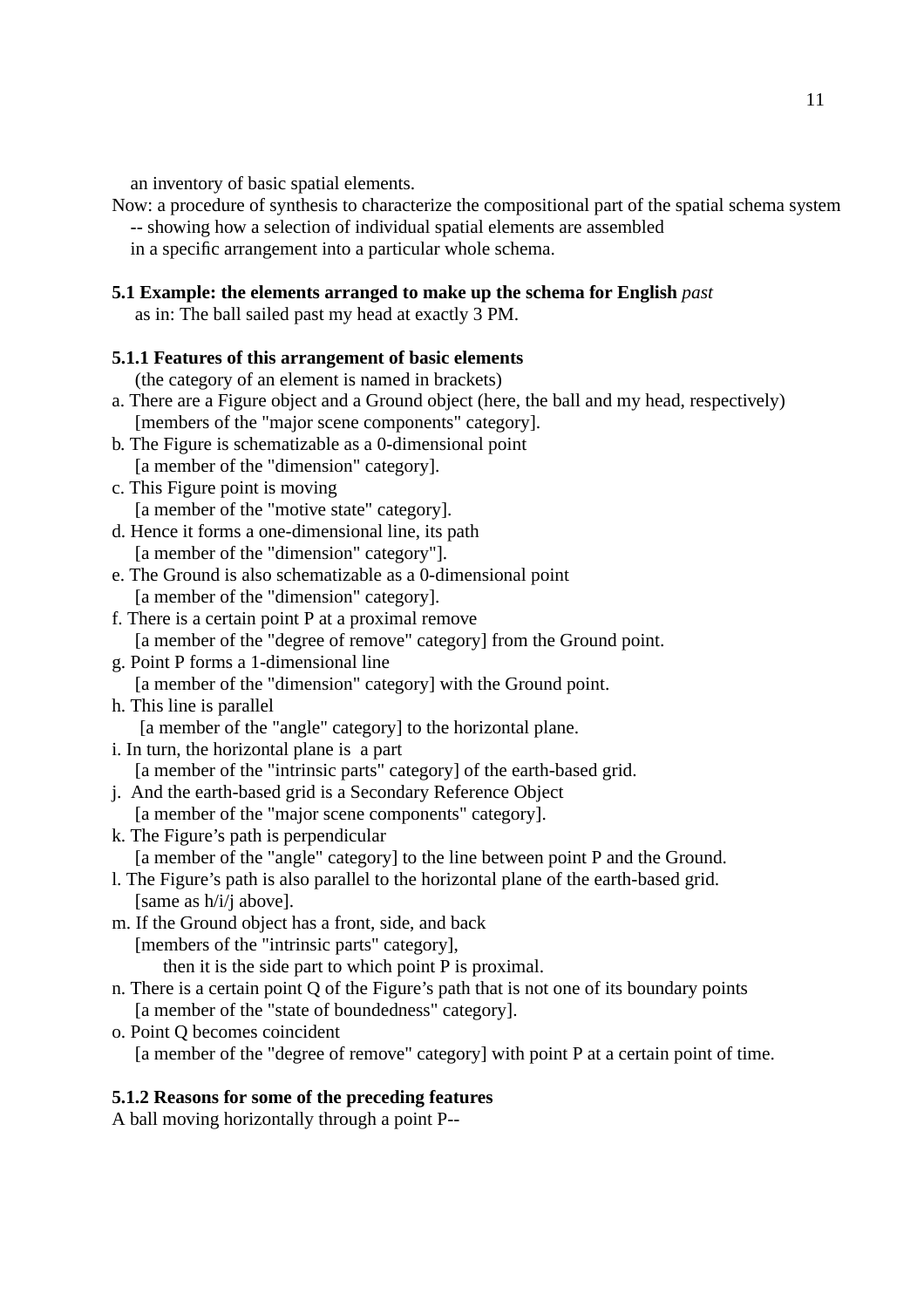re (f): distal from my head would: sail along over there.

adjacent to my head would: sail into my head.

- re (m): in front of my head would: sail by in front of my head/face.
- re (h): above my head would: sail over my head.
- A ball moving downward vertically through the point P--

re (l): proximal to the side of my head would: sail down alongside me.

#### **5.2 Constraints on the selection and arrangement of elements into schemas**

(the least well understood aspect of this investigation)

A. Not clear what well-formedness conditions may govern the combination of elements into schemas. No obvious principles based, say, on geometric simplicity, symmetry, consistency.

On the one hand, some Byzantine combinations, like the schemas for *across / past*,

occur with some regularity across languages.

On the other hand, various simpler combinations are never found.

E.g., an invented schema combination represented by an invented preposition:

"apit": 'down into a surround that is radially proximal to a center point'

as if in: "\*I poured water apit my house." referring to--

I poured water down into a nearby hole dug in the field around my house But such forms are not found.

B. An account of extant schemas based on often encountered spatial situations fails.

If the presence of linguistic schemas depended only on the frequency of spatial occurrence, then: individual spoken languages should not have such different sets of schemas in their lexicons and signed languages should not have such different sets of schemas from those in spoken languages (see below).

### **6. Properties and processes applying to whole spatial schemas**

Whole spatial schemas were just seen to be assembled from basic elements.

Each language can directly represent a specific set of such whole spatial schemas

with the spatial closed-class forms in its lexicon (more schemas than forms, due to polysemy).

These are its "pre-packaged" schemas, applicable only to a specific set

of spatial configurations in physical space.

Compensating for this limitation-- given a need to refer to a wider range of such configurations- language has a system for generalizing each extant schema to a family of schemas.

This is the augmentive part of its overall schema system.

### **6.1 Properties that extend spatial schemas**

Under each such property, a SCC's schema exhibits atopological or topology-like neutrality to some feature of Euclidean geometry, thus applying to a range of spatial configurations.

### **6.1.1 Magnitude neutrality**

In *across*: The ant crawled across my palm. / The bus drove across the country. In *this that*: This speck is smaller than that speck. / This planet is smaller than that planet.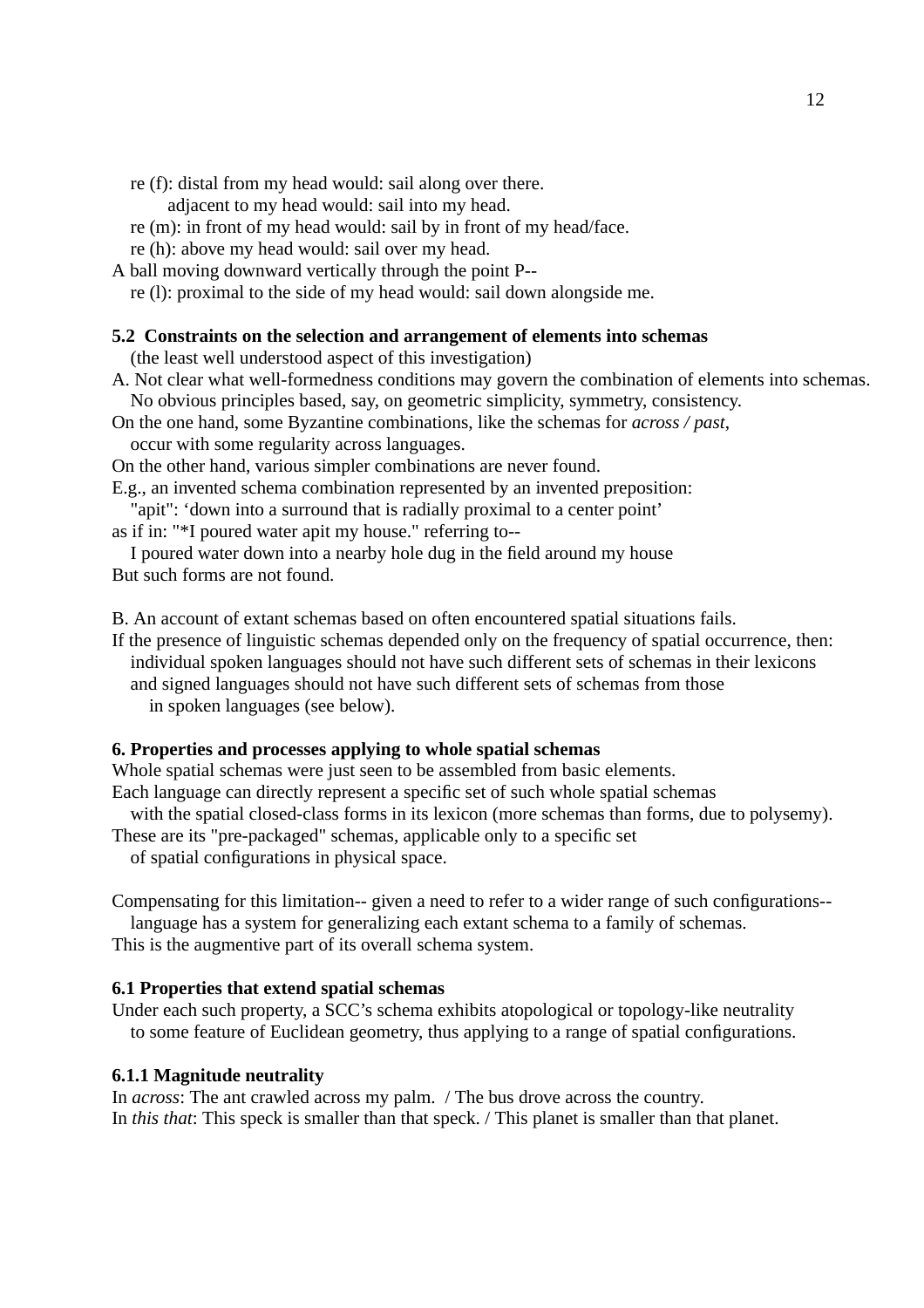### **6.1.2 Shape neutrality**

In *through*: I made a bee-line / zig-zagged / circled through the woods. In *across*: I swam in a zigzag path across the irregularly shaped lake.

## **6.1.3 Bulk neutrality**

= neutrality to any radial extension out from a point or line

In *past*, with the Figure and Ground objects reduced to 0 dimensional points:

The ball sailed past my head. / The asteroid sailed past the earth.

In *along*, with the Ground object reduced to a 1 dimensional line:

The caterpillar crawled up along the filament / the tree trunk.

## **6.2 Processes that extend spatial schemas**

Each such process extends a basic schema to yield a certain family of non-basic schemas.

### **6.2.1 Extendability in ungoverned dimensions**

A scene component of dimensionality N in a basic schema can be raised in dimensionality to form a line / plane / volume oriented and contoured not to conflict with the schema's other requirements.

Thus, the basic radial *out* schema applies to a point Figure moving along a radius away from a center point through a continuum of concentric circles, as in:

The boat sailed further and further out from the island.

This point can be extended along a radius:

The caravan of boats sailed further and further out from the island.

Or the point can be extended along a concentric circle:

A circular ripple spread out from where the pebble fell into the watr.

This circle can be extended to fill in the interior plane:

The oil spread out over the water from where it spilled.

Or the circle can be extended in the vertical dimension to form a cylinder:

A ring of fire spread out as an advancing wall of flames.

Or the circle can be extended to form a spherical shell:

The balloon I was blowing into slowly puffed out.

This spherical shell can be extended to fill in the interior volume:

The leavened dough slowly puffed out.

### **6.2.2 Extendability across motive states**

The motive state and Figure geometry of a basic schema can be extended to other values.

Thus, a basic schema with a point Figure moving to form a 1-dimensional path

can generally be extended to a schema with a 1-dimensional Figure stationary along that path.

E.g., the basic *across* schema may be for a moving point Figure: The gopher ran across the road. which extends to the static linear *across* schema first seen: The board lay across the road.

All the constraints first seen on the linear Figure of static *across* are inherited from the same constraints on the point Figure's path in the basic dynamic *across*.

### **6.3 Processes that deform spatial schemas**

Each such process deforms a basic schema's requirements to yield certain non-basic schemas.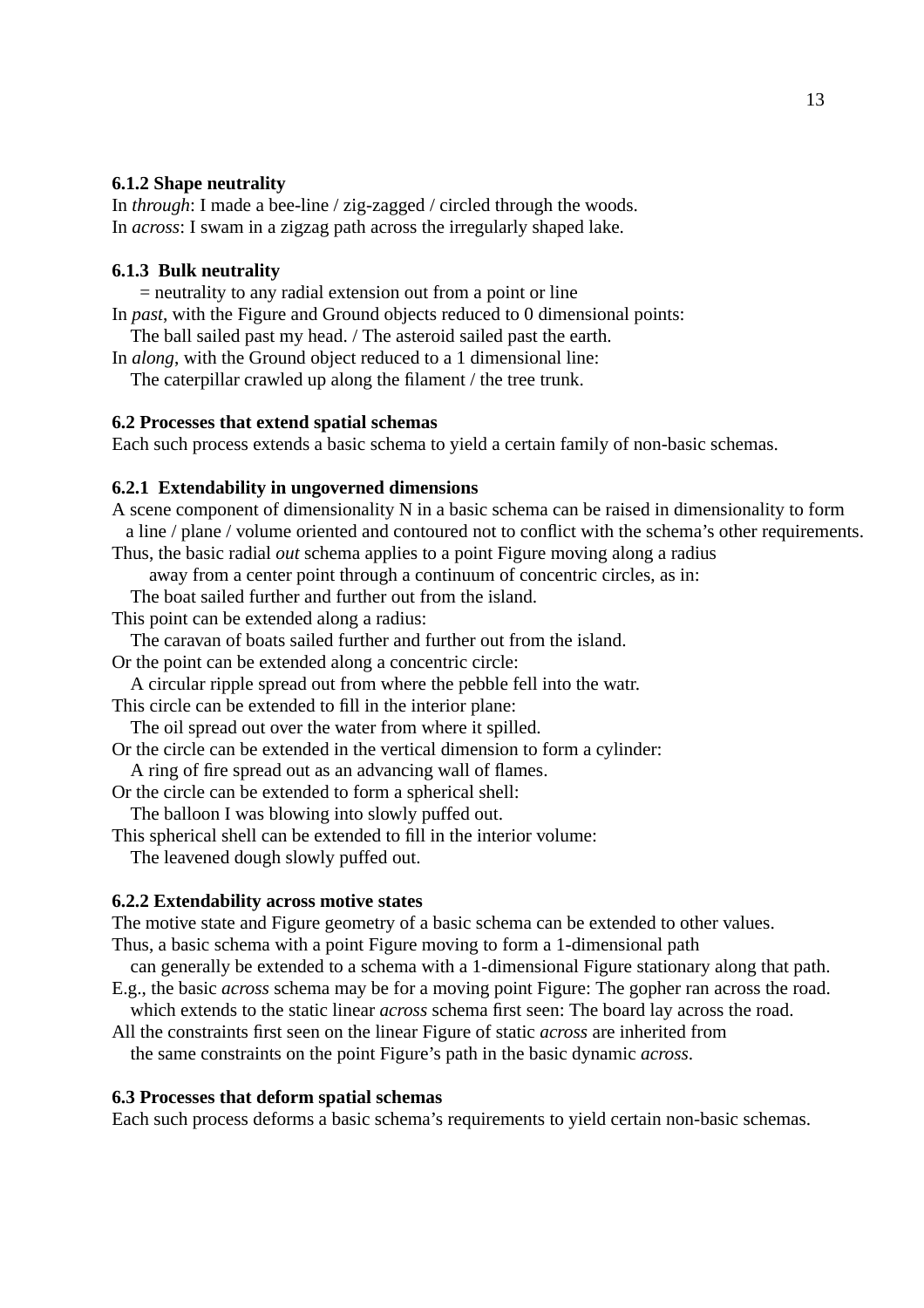### **6.3.1 Deformation by stretching (up to a certain degree)**

A usual *across* schema requirement: the crosswise axis is less than or equal to the main axis. fine: a. I swam across the canal. <from one long side of the canal to the other>

b. I swam across the pool. <from one side of a square pool to its opposite>

c. \*I swam across the canal. <from one narrow end of the canal to the other>

but: d. ?I swam across the pool. <from one narrower side of a somewhat oblong pool to the other> In (d), the longer axis can be conceptualized as stretched from an equal-axis square shape.

The *across* schema still applies to the stretched axis when moderate--then progressively less.

The fact that the schema applies at all to the stretched axis and is not abruptly inapplicable

is evidence for the existence of a cognitive process of schema deformation.

### **6.3.2 Deformation by cancellation of one or more schema requirements**

Two usual *across* schema requirements: a moving point Figure

a) begins at one side and b) terminates on the other side of the ribbonal Ground. (b) is canceled in: The shopping cart rolled across the boulevard and was hit by an oncoming car.

Both (a) and (b) are canceled in: The tumbleweed rolled across the prairie for an hour.

## **Part II: Spatial Structuring in Signed Language**

Aviso: Signed language is outside my area of expertise (spoken language).

For their help with my questions on American Sign Language, ASL (and other SdL's), my thanks to -- Lucinda Batch, Paul Dudis, Karen Emmorey, Samuel Hawk, Nini Hoiting, Marlon Kuntze,

Scott Liddell, Stephen McCullough, Dan Slobin, Ted Suppala, Alyssa Wolf, and others,

-- who are not responsible for my errors and oversights.

## **7. Introduction**

## **7.1 What to compare between spoken and sign language**

How to compare schematic spatial representation across spoken and signed language, which lack a one-to-one structural correspondence?

## **7.1.1 First main difference between the two language modalities: their associated subsystems**

candidate division into subsystems for spoken language:

open-class (lexical) forms -- overall representing conceptual content

closed-class (grammatical and syntactic) forms -- overall representing conceptual structure "vocal dynamics" (e.g., pitch, loudness, rate, timbre, distinctness, unit separation )

associated "somatic subsystem" (e.g., facial expressions, "body language", gestures) candidate division into subsystems for signed language:

lexical forms (noun, verb, adjective signs)

modulations of ("inflections" on) lexical forms (e.g., for person, aspect)

size and shape specifiers (SASS's)

classifier constructions

gesture (along a gradient of incorporation into all the above)

face-head-torso representations

"bodily dynamics" (e.g., amplitude, rate, distinctness, unit separation )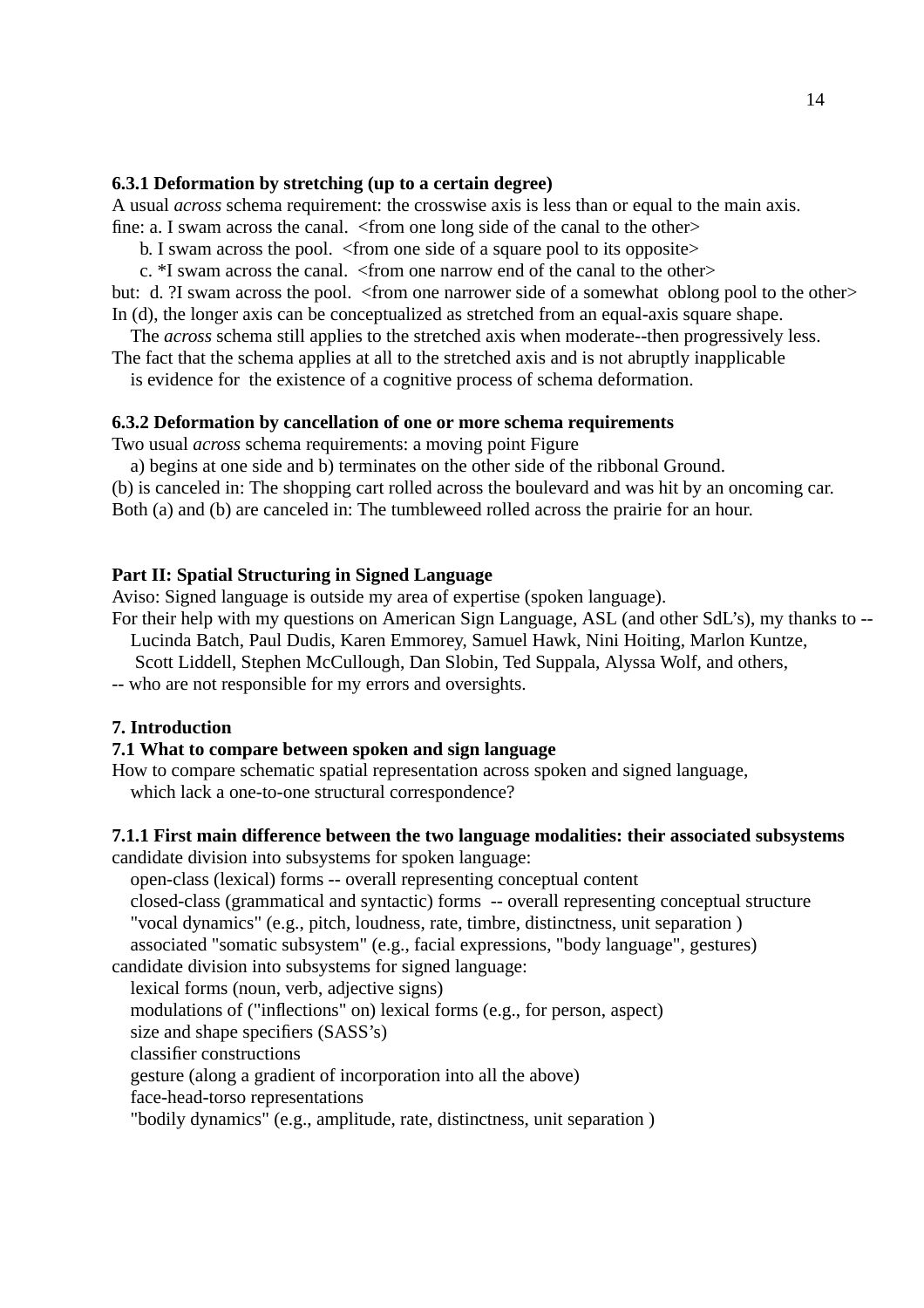associated (overlaid) "somatic subsystem" (e.g., further facial expression, "body language")

# **7.1.2 The classifier subsystem of sign language -- "ClS"**

Apparently all signed languages have a subsystem of "classifier constructions/expressions"

dedicated solely to the schematic and structural representation of:

objects moving / located with respect to each other in space.

Commonly, the dominant hand represents the Figure and the non-dominant hand represents the Ground. E.g, an expression can represent independently and to a large extent concurrently:

- 1) The Figure as a surface vehicle 2) the Ground as a tree 3) the Figure as passing the Ground
- 4) this passing as part of a fuller path continuous over some distance
- 5) the lateral separation between car and tree 6) viewpoint from which the path is observed
- 7) incline of the path (e.g., uphill) 8) contour of the path (e.g., curving around the tree)
- 9) the manner of the motion (e.g., bumpy/fast)

**7.1.3 Optimal initial comparison** for the representation of spatial structure is between: that part of the spoken-language closed-class subsystem pertaining to space, SCCs, and the signed-language classifier subsystem, ClS.

These two domains are analogous in that:

- a. Each structurally schematizes objects moving / located with respect to each other in space.
- b. Each is distinct from a lexical subsystem in a structure/content contrast.

e.g., English closed-class *into* vs. open-class *enter*

ASL classifier representations for `into' vs. lexical sign for `enter'

c. In each, a schematic representation can optionally be elaborated by an added lexical form. e.g., English: It drove past. vs. The motorcycle drove past the boulder.

ASL: bulk vehicle-move-past-bulk

vs. BOULDER bulk MOTORCYCLE vehicle-move-past-bulk

# **7.2 The basic finding**

More than SCCs in spoken language, the ClS in sign language parallels

the apparent structural characteristics of scene parsing in visual perception.

It does so in 2 venues: 1) in the inventory of basic elements and categories; 2) in an expression.

# **• First Venue: in the inventory of ClS hand shapes/movements**

# **8. Larger inventory of basic elements and categories**

The ClS inventory: the relevant components of hand shapes and movements.

It has more elements, more categories, and generally more elements per category

than the SCC inventory -- closer to the granularity of visual scene parsing.

# **8.1 Comparable category membership in signed as in spoken language**

a. basic scene components: 3 members -- Figure, Ground, Secondary Reference Object

- b. dimensionality:  $\overline{4}$  members  $0$  (point),  $1$  (line),  $2$  (plane),  $3$  (volume)
- c. state of boundedness: 2 main members -- bounded, unbounded (also: bounded at one end/side)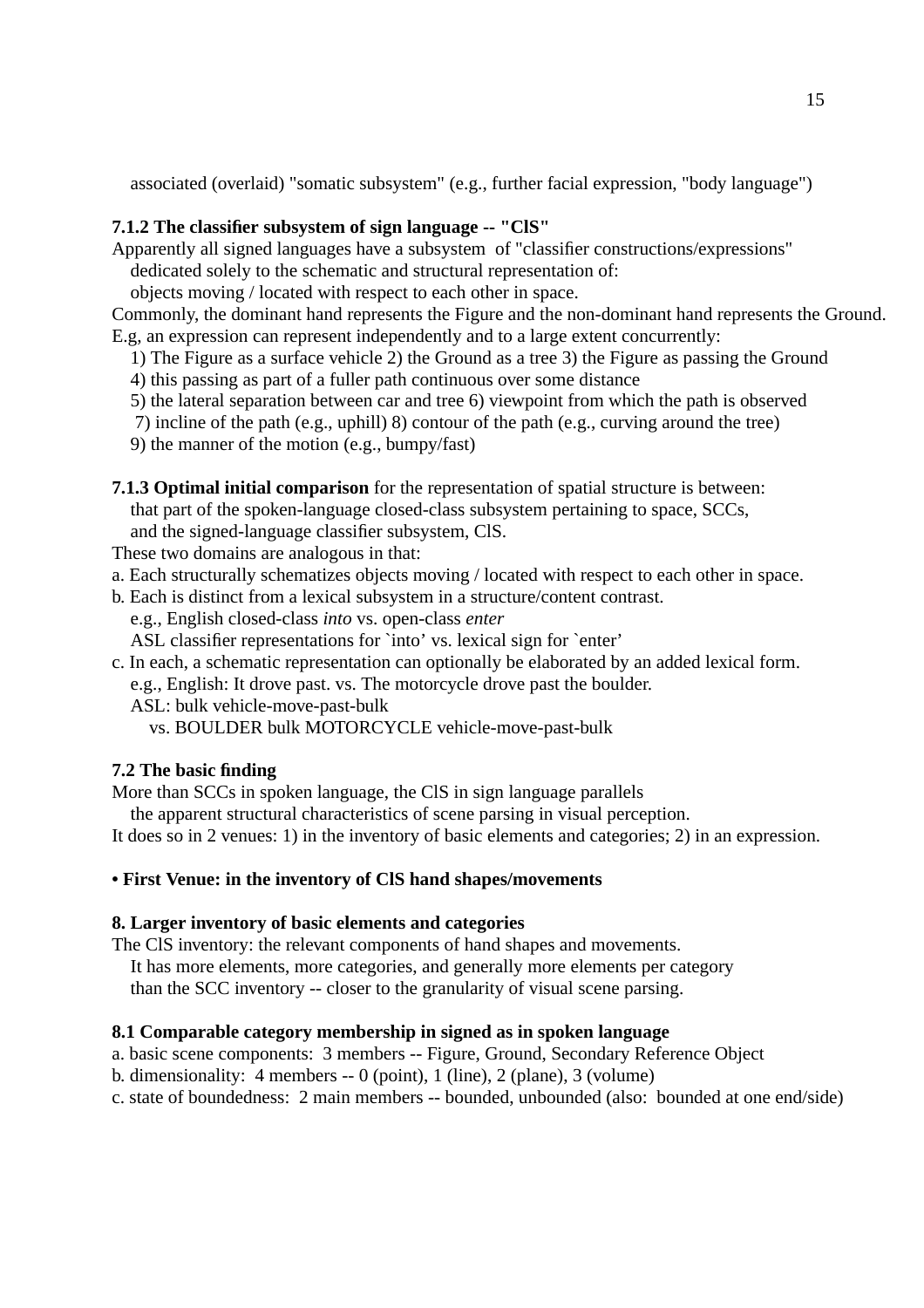## **8.2 Moderately greater category membership in signed than in spoken language**

NB: the membership of these categories is probably gradient,

- but without the capacity to represent many fine distinctions clearly
- a. path length: apparently more than spoken language's 2 members (short, long)
- b. angle: apparently more than spoken language's 3 (parallel, oblique, perpendicular)

# **8.3 Much greater category membership in signed than in spoken language**

a. path contour: indefinitely many more than spoken language's 4 (straight, arc, circle, meander)

b. locus within space: apparently many more than spoken language's 3 (here, there, yonder)

## **8.4 Categories present in signed, absent in spoken language** -- some listed in 11.2

- e.g., a. an entity's rotatedness relative to its path of forward motion
	- b. pattern of distribution: e.g., parallel vs. crossed pencils arrayed along a ledge

## **8.5 Closer look: more elements / categories in the semantic domain of rotation**

English SCCs: 1 category: orientation of spin axis: 2 members -- horizontal, vertical horizontal: *over* (fall/topple over); vertical: *around* (turn/spin around)

- ASL ClS: also distinguishes these categories and their members:
- a. amount of rotation

turning less than vs. exactly vs. more than vs. several times one full circuit b/c. Figure's geometry and the relation of the spin axis to it

- spin axis at Figure's center, e.g.: propellor vs. pencil spinning on point spin axis at Figure's periphery, e.g.: swung cape vs. swinging gate
- **Second Venue: in an expression of the ClS**

## **9. More iconic representation in the expression**

Spatial representation in signed classifier expressions -- unlike in spoken SCCs - is iconic with scene parsing in visual perception in several ways:

## **9.1 Iconic clustering of categories**

In one's perception of a motion scene, e.g., a car driving bumpily along a curve past a tree, a. it is the same single Figure entity that:

- 1) has object properties as a Figure 2) moves 3) has a manner of motion
- 4) describes a path of a particular contour
- 5) relates to an outside object (Ground) in its path of motion
- b. perceived as separate: 1) the Ground object 2) any Agent

A ClS expression matches this perceptual pattern of clustering.

The dominant hand shows all 5 of the above Figure-related factors:

Figure type, motion, manner, path contour, relation to Ground object

The nondominant hand shows the Ground object type.

All spoken languages diverge from this visual fidelity to a greater or lesser degree.

E.g., one English counterpart: The car bumped along past the tree.; its clusters: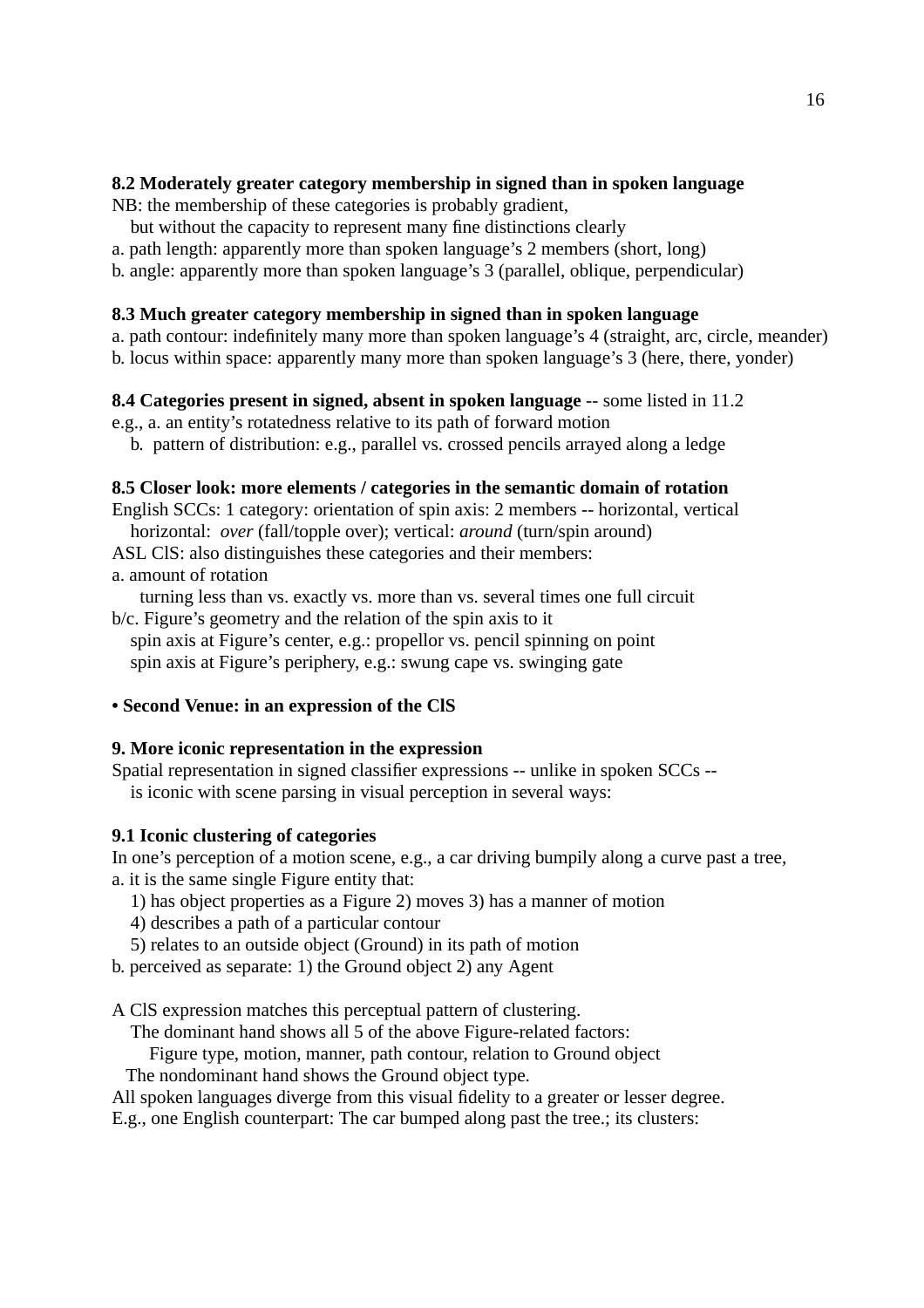a. subject: NP (*the car*): Figure

- b. verb complex: verb (*bumped*): motion + manner satellite (*along*): translational path
- c. prep phrase: preposition (*past*): path in relation to Ground

NP (*the tree*): Ground

## **9.2 Iconic representation of object vs. action**

In signed languages, virtually always?:

the Figure is represented by a hand shape; the Path by a hand movement.

But one can imagine an alternative setup, apparently never realized:

Path: represented by hand shape -- e.g.,

- a fist = stationary; fingers flat together = a straight path;
- fingers together in curved plane=curved path; fingers alternately forward/back=zigzag path Figure: represented by hand movement, -- e.g.,

hand moves straight =straight Figure; hand moves in circle = round Figure. The mapping in sign language is visually iconic: it assigns the representation of

- the material object in a scene to the material object in a classifier complex, the hand, and the movements of that object in the scene to the movements of the hand.
- No such iconic correspondence is found in spoken language, e.g.: material objects are prototypically represented by English nouns, but by Atsugewi verbs; paths are prototypically represented by English satellites/prepositions, but by Spanish verbs.

## **9.3 Iconic representation of further particular categories**

- Many categories in 11.1 are iconic with visual parsing, e.g., in the representation of an object's: form by the form of the hand(s); size by the compass of the hand(s); number by the number of digits / hands shown; motive state / path contour / path length / manner of motion / rate of motion by analogs in the hand(s).
- By contrast, spatial iconicity is minimal in spoken language; two of the few examples: path length by vowel length: It's waay / waaaay up there. path length by quantity of iteration: The bird flew up / up up / up up up and away.

## **9.4 Iconic representation of the temporal progression of a trajectory**

E.g., for the Figure's path in signing "The car drove past the tree":

the Figure hand progresses from nearer side of the Ground hand, to beside it, to its farther side. By contrast, the preposition *past* in the corresponding English sentence exhibits no progression.

### **10. A narrow time-space aperture represented in the expression**

Tentative principle: a classifier complex readily represents what appears within a narrow scope

of space and time if one were to zoom in with one's scope of perception around a Figure object. hence, readily represented are: the Figure and its type/shape;

an immediately adjacent manipulator or instrument;

the current state of motion; a current manner; a path contour / direction.

thus, the ASL classifier subsystem and English can both represent within a single clause: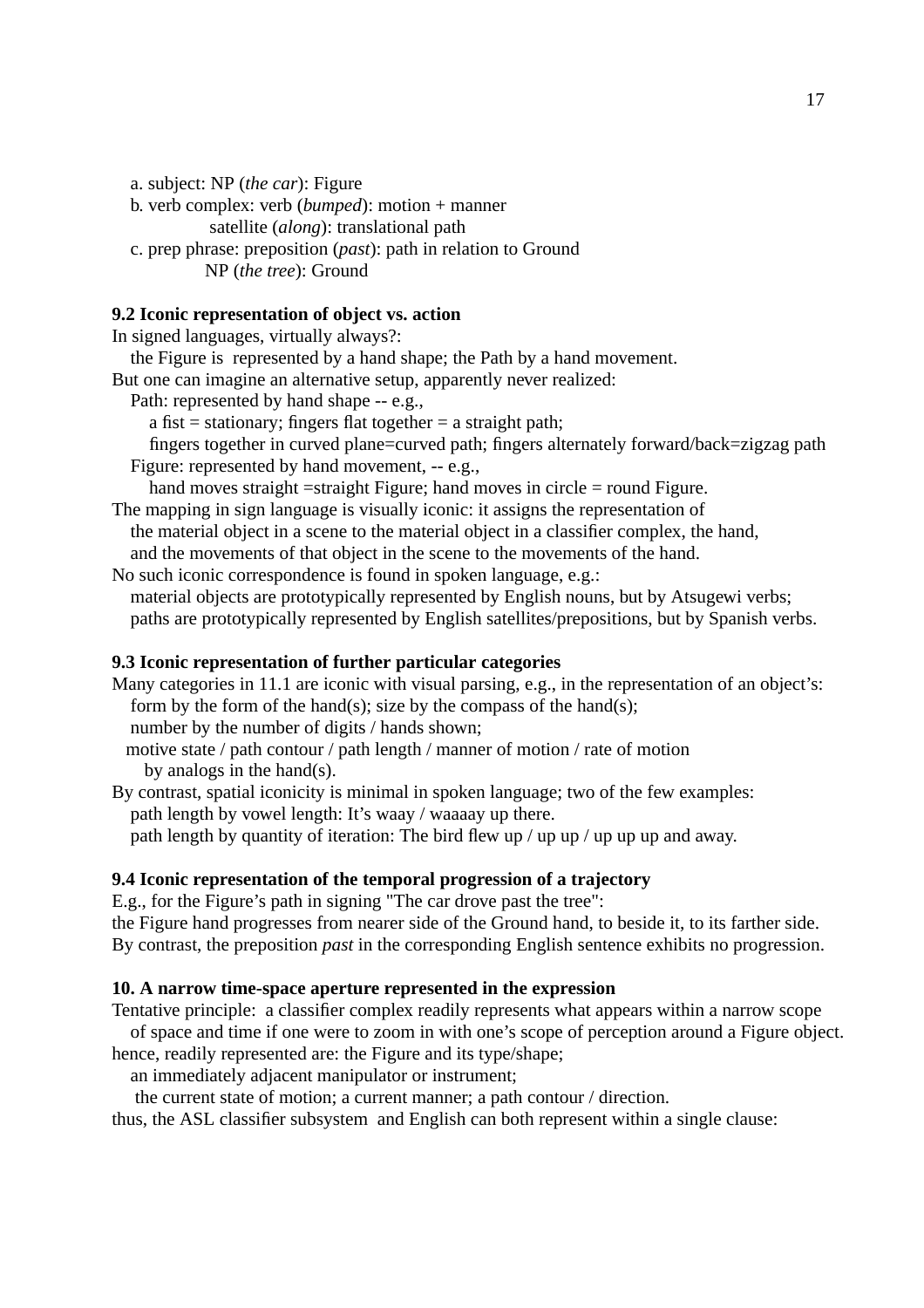I pinched moss up off the rock. / I pulled the pitcher along the counter (adjacent manipulator) I scooped jelly beans up into the bag. (adjacent instrument)

The cork bobbed past the seaweed. (concurrent manner)

But temporally nonlocal factors are little represented in the ClS, though still fine in English: I kicked the football over the goalpost. (prior causation: first I kick, then ball sails off)

And spatially nonlocal factors are little represented in ASL, though still fine in English:

I walked/ran/drove/flew the memo to the home office. (concurrent causation by external Agent) Signed language here is closer to visual perception in its temporal narrowness. Problems, though, with the spatial narrowness proposal:

a. Vision includes not only focused perception but also wide-scoped perception.

b. The ClS does permit the representation of a non-adjacent Ground within the same expression.

## **11. More distinctions independently representable in the expression**

#### **11.1 Distinct substitution classes compared across the SCC and classifier systems**

a spoken language's SCC morphemes fall into certain "substitution classes", as based on:

1) which syntactic slot within an expression they appear in;

2) only one member of a class can occur in a given syntactic slot within an expression. Such classes largely express non-overlapping sets of spatial properties.

English has some 6 such classes pertaining to a Figure's path relative to a Ground. From 0 to at most 5 of them can appear together in a single motion-event expression.

E.g. 1 member from each of 4 classes in: The bat flew way back up into its niche in the cavern. Satellite slot 1, 'distance': *right/way*; satellite slot 2, 'return': *back*;

satellite slot 3, 'earth-grid direction': *up/down/over*; preposition slot, 'configuration'.

Such classes vary independently, apart from some cooccurrence/obligatoriness constraints; one can: select a category for inclusion in an expression independently of other selected classes; select a member element of a class independently of other member selections.

But any spoken language has relatively few such classes, perhaps around a maximum of 8, and can include only some smaller number together at the same time in a single expression.

ClS elements also fall into certain substitution classes, as based on:

1) which portion/aspect of the expression they occur in;

2) only 1 member of a class can be executed by a signer's hand there in an expression at a time.

These classes also vary independently of each other, apart from certain constraints; one can: select a category for inclusion in an expression independently of other selected classes; select a member element of a class independently of other member selections.

But the ClS in ASL has some 30 such classes -- almost as many as the categories in its inventory - and seemingly more of them can appear together in a single ClS expression than in a spoken one

E.g., a classifier expression can selectively include and independently vary a path's contour, length, vertical angle, horizontal angle, speed, manner, relation to Ground object.

The ClS can thus represent some 30 distinct aspects of spatial structure independently; though not all at once, the selection presented is wider and not pre-packaged.

The classifier system may be closer than the SCC system to visual parsing by largely lacking: a fixed set of discrete pre-packaged full schemas subject to extentions and deformations.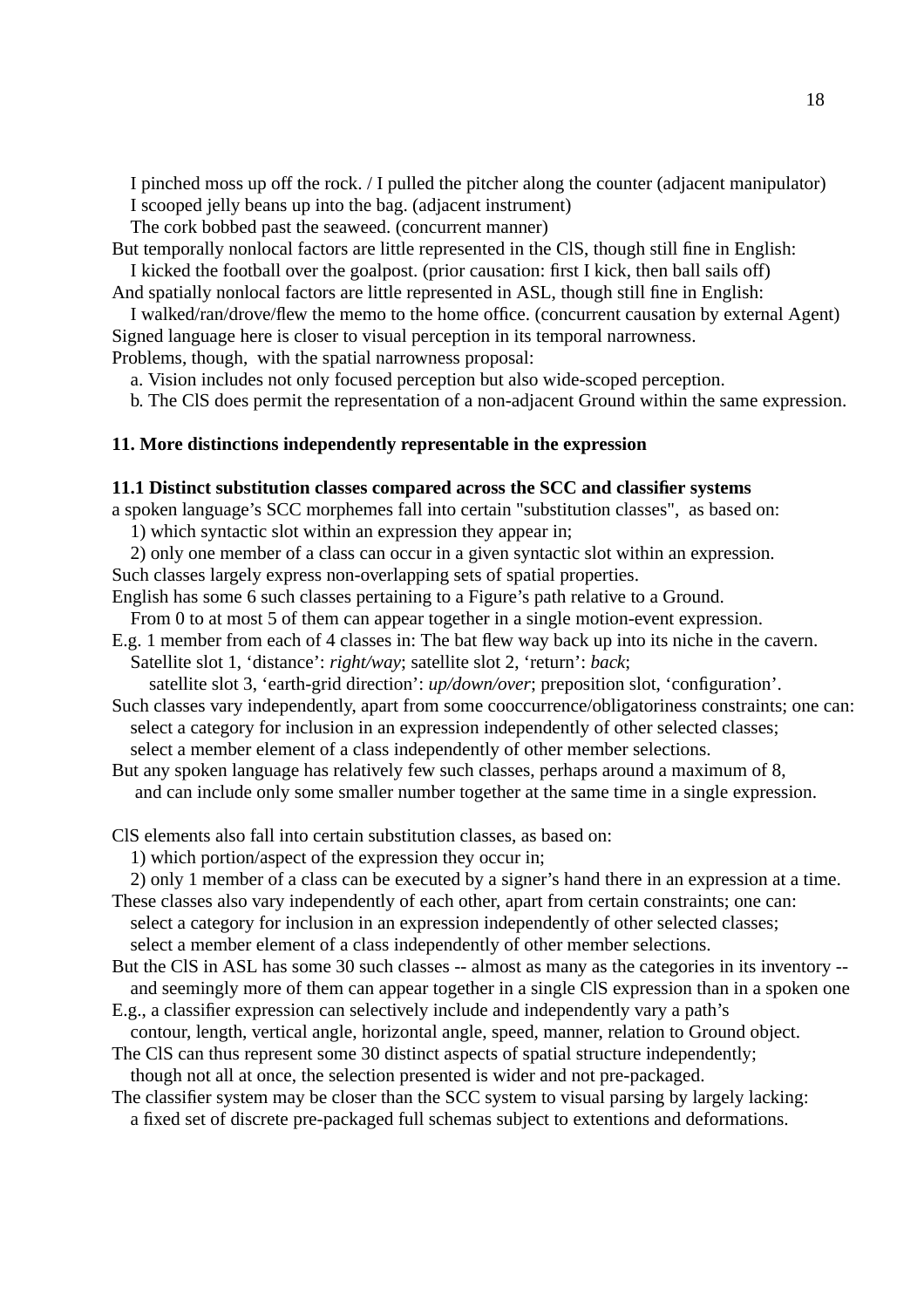# **11.2 Provisional list of distinct substitution classes in the ASL classifier system**

These classes are proposed in accord with the 2 bases cited above. Hence, e.g.:

- Class 1 joins together 4 inventory categories--type of Figure/instrument/manipulator/pointer- since they apparently cannot be separately represented in a single expression;
- and classes 11-12-13 are kept distinct since the categories they express--

internal/confined/translational motion--CAN be separately represented in a single expression.

- A. Entity properties
- 1. type of Figure / instrument / manipulator (handling classifier)/pointer (index classifier)
- 2. type of Ground
- 3. magnitude of some major entity dimension e.g., a 'pizzalike shape' can be shown as 'small' / 'medium' / 'large' by the amount of separation between the 2 hands
- 4. magnitude of a transverse dimension e.g., any of the preceding pizzalike shapes, made only with thumb and index finger, can show depth by adding a second finger or the remaining 3 fingers (as for a bowl)
- 5. number of entities e.g., 1, 2, 3, etc. raised fingers can be used to represent 1, 2, 3, etc. people arriving
- B. Orientation properties: the angle at which an entity is rotated relative to a canonical position
- 6. an entity's rotatedness about its left-right axis ("pitch")
- 7. an entity's rotatedness about its front-back axis ("roll")
- 8. a. an entity's rotatedness about its top-bottom axis ("yaw")
	- b. an entity's rotatedness relative to its path of forward motion e.g., vehicle classifier moved forward with its "front" leading / trailing / to one side to represent, say, a car moving forwards / backwards / sideways
- C. Locus properties
- 9. locus within sign space
- D. Motion properties
- 10. motive state: moving / stationary
- 11. internal motion

Components of a Figure/instrument/manipulator are shown moving relative to each other, as in:

dilation (expansion / contraction), change of form, twisting, wriggling, swirling

- 12. confined motion
- Figure/ instrument/manipulator moves as intact whole within confined region without overall change of location, as with:
	- straight oscillation, rotary oscillation, rotation, local wander
- 13. translational motion

Figure/instrument/manipulator moves as intact whole through space with overall change of location

- E. Path properties
- 14. state of path's continuity: continuous / saltatory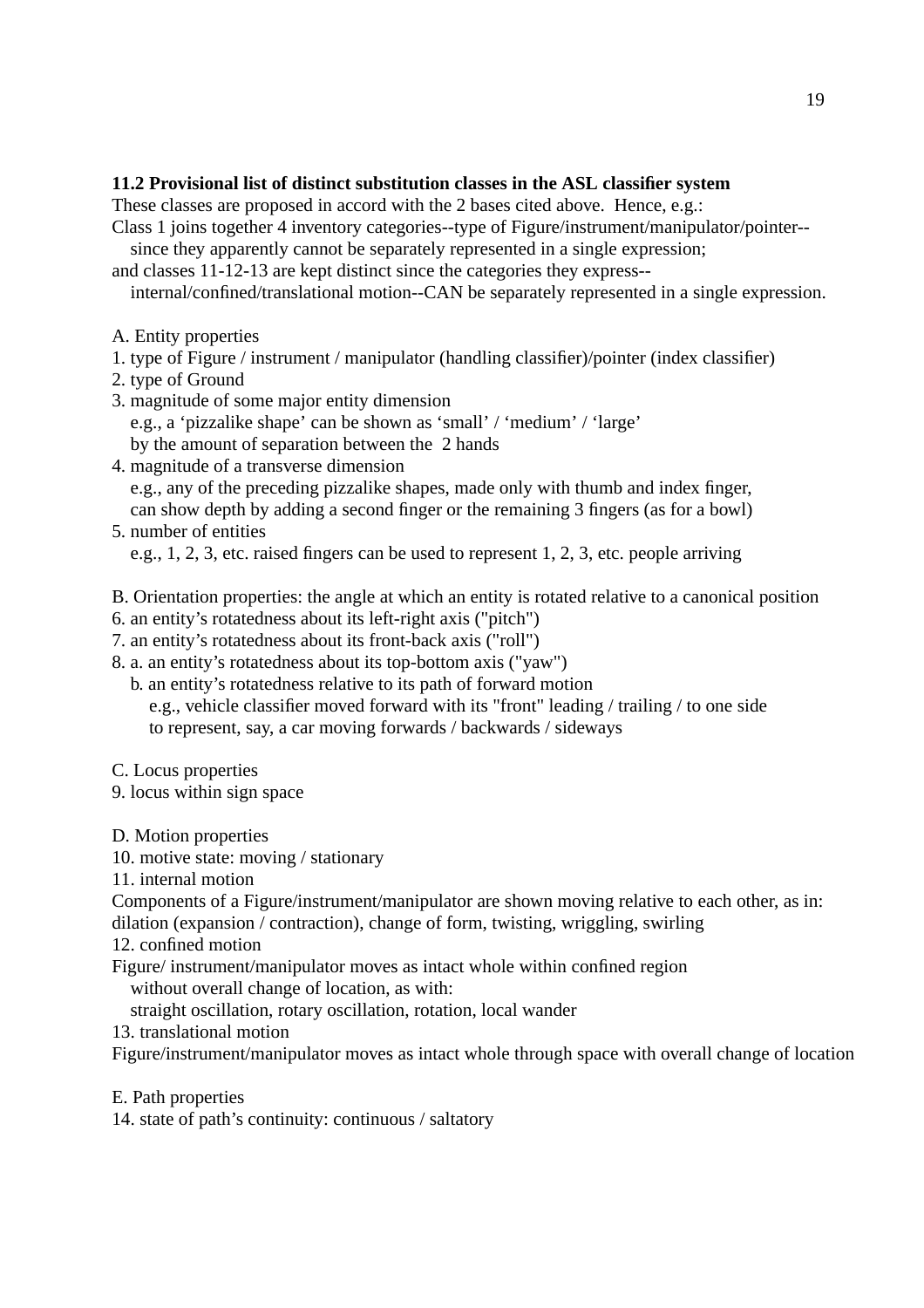- 15. contour of path
- 16. state of boundedness: unbounded / bounded at start / bounded at stop / bounded at both ends
- 17. path length and whether a path's beginning/end is in/out of view
- 18. vertical height
- 19. horizontal distance in front of signer
- 20. left-right positioning
- 21. up-down angle ("elevation")
- 22. left-right angle ("direction")
- 23. transitions between motion and stationariness

These distinctions can apparently be made: a Figure's--

stopping normally / slowing to a stop / stopping abruptly, as from impact being placed at a point of support / being given into someone's grasp

- F. Viewpoint properties
- An observer's perspective on the depicted scene is largely indicated by E. Path properties e.g., a path directed forward vs. right-to-left suggests a view from behind vs. from the side.
- G. Manner properties
- 24. divertive manner

a movement the Figure makes during and in addition to a forward path motion, e.g., bouncing 25. dynamic manner: speed

- H. Relations of Figure or Path to Ground
- 26. path's conformation relative to Ground -- e.g., past it, above it, into it
- 27. relative lengths of path before and after encounter with Ground
- 28. Figure's path relative to the path of a moving Ground

Usually Ground object is stationary; but can also show Ground moving along a path

e.g., for Figure pursuing / catching up with / passing it

- 29. Figure's proximity to Ground
- 30. Figure's orientation relative to Ground

# **Part III: Cognitive implications of spoken / signed language commonalities/differences**

## **12. Comparison of spatial structuring in the two language modalities 12.1 where spoken and signed language are alike**

Both the spoken closed-class spatial system and the signed classifier system:

a. represent multifarious subtly distinct complexes of objects

moving/located with respect to each other in space.

- b. represent such spatial complexes schematically and structurally.
- c. rest on an inventory of basic elements that -- when selected and combined make up these structural schematizations.
- d. group mutually exclusive elements into categories that themselves represent categories of spatial structure.
- e. observe cooccurrence/obligatoriness conditions on the combinations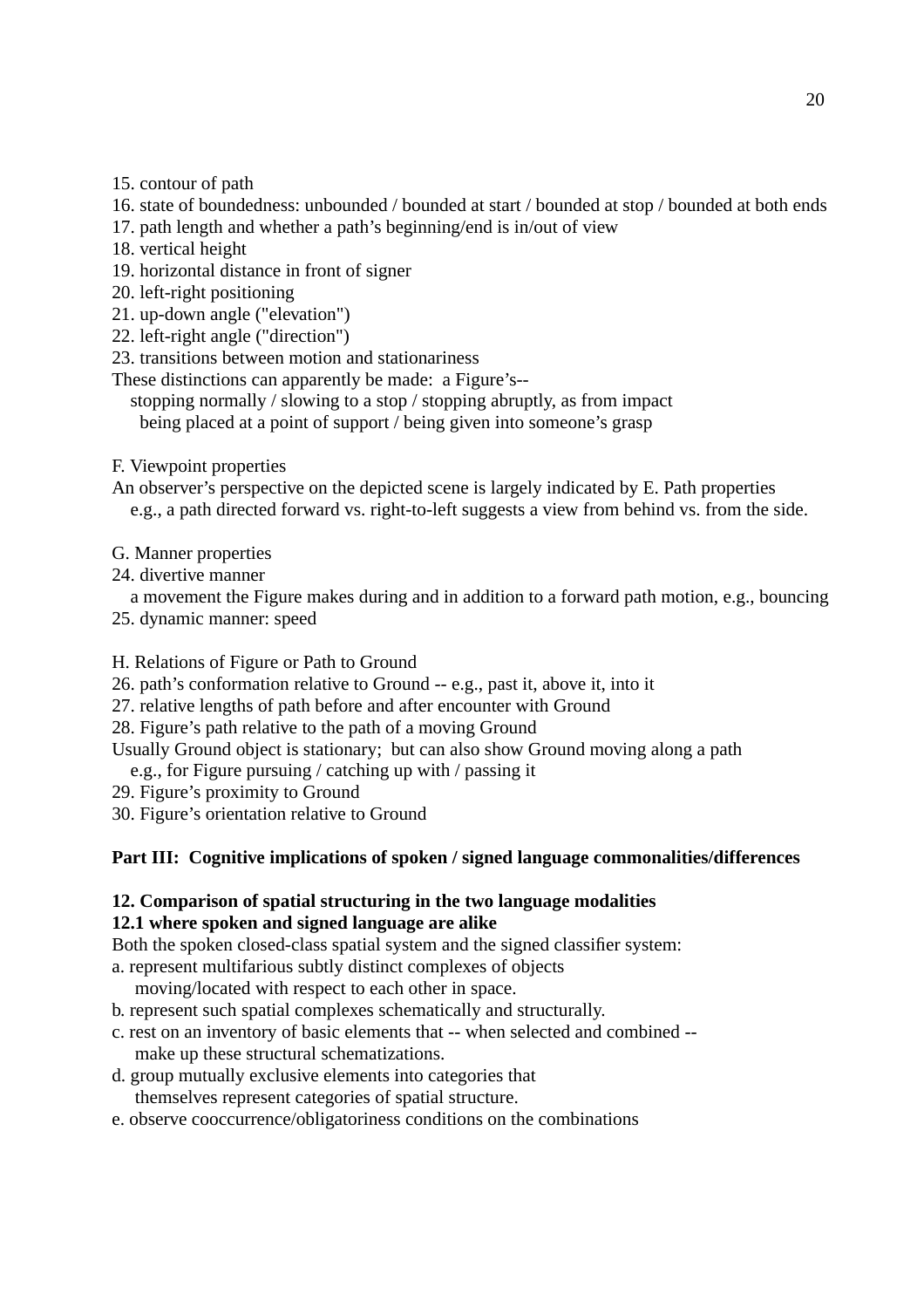of elements and categories into full structural schematizations.

- f. permit semantic amplification of structural elements of a schema by open-class/lexical forms.
- g. allow alternative conceptualizations of a spatial scene for alternative schematizations.

### **12.2 where spoken and signed language differ**

Relative to the spoken closed-class spatial system, the signed classifier system:

a. is not a proper counterpart to it. More generally:

- there is no one-to-one match of subsystems across the two language modalities.
- b. has more basic elements, categories, and elements per category.
- c. has more gradient representation in addition to discrete representation.
- d. has an iconic representation of object vs. action and of other categories in the expression.
- e. represents only a narrow time-space aperture in the expression.
- f. can select categories and category elements independently for representation in an expression.
- g. can represent more categories and category elements together within an expression.
- h. avoids pre-packaged element combinations and processes for their extension / deformation.

### **12.3 Alternative to a distinct whole-language module**

Proposed: both spoken and signed language are based on some more limited core linguistic system that then connects with different further subsystems

for the full functioning of the 2 language modalities.

- This core linguistic system has certain basic properties, e.g., it: associates individual concepts with overt physical representations, whether vocal or manual. maintains a conceptual structure/content distinction.
- And it includes the spoken-signed commonalities of section 12.1 in more general form, e.g., it: maintains inventories of relatively basic concepts as member elements. groups these concepts into categories.
	- selects and combines these concepts into conceptual complexes represented in an expression. follows cooccurrence/sequencing/obligatoriness constraints

both for the concepts and their physical representations in this process.

- In representing at least spatial structure, this linguistic core might then further connect with 2 different cognitive systems to yield the signed-spoken language differences of section 12.2.
- a. for signed language: with aspects of the visual system that govern scene-structure parsing
- b. for spoken language: with a putative "package-and-modulate" system that: assembles disparate elements into stable schema-like complexes, and affords processes for extending or deforming such complexes.
- Speculatively, such a system may have previously evolved for the governance of motor patterns, e.g., certain knee-bend / waist-bend components combined into a general "sitting down" schema, in turn modulated for sitting on a bench, on a railing, or on the ground.

This proposal seems consonant with neuroscientific findings: relatively smaller neural assemblies linking up in larger combinations in the subservance of any particular cognitive function.

In turn, the proposed core language system might itself be found to consist of

an association and interaction of still smaller units of neural organization,